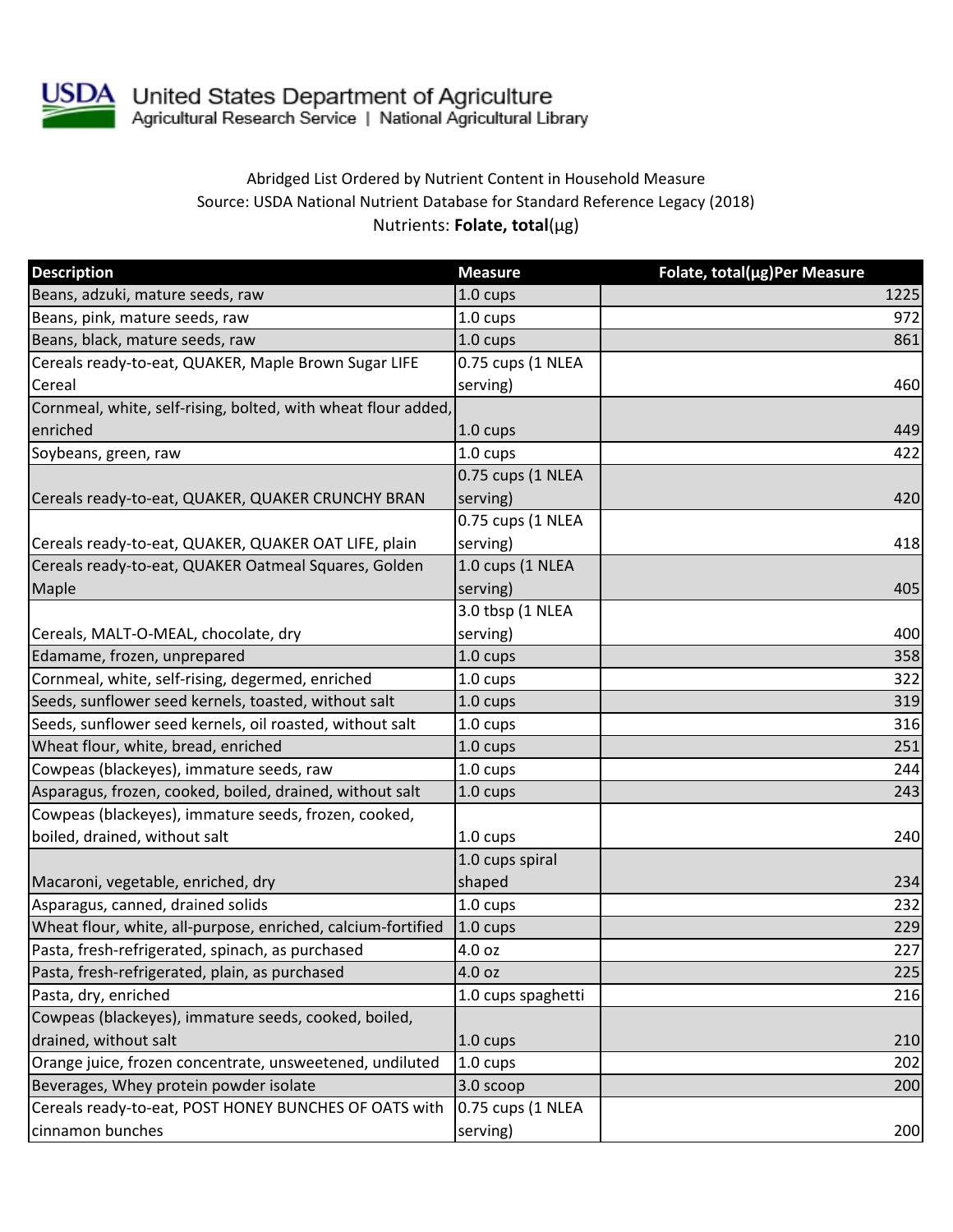| Cereals ready-to-eat, POST, HONEY BUNCHES OF OATS with 1.0 cups (1 NLEA |                     |     |
|-------------------------------------------------------------------------|---------------------|-----|
| vanilla bunches                                                         | serving)            | 200 |
| Soybeans, green, cooked, boiled, drained, without salt                  | 1.0 cups            | 200 |
| Pie crust, deep dish, frozen, baked, made with enriched                 | 1.0 pie crust       |     |
| flour                                                                   | (average weight)    | 190 |
| Corn flour, yellow, masa, enriched                                      | 1.0 cups            | 185 |
| Peanuts, valencia, oil-roasted, without salt                            | 1.0 cups            | 181 |
| Pie crust, deep dish, frozen, unbaked, made with enriched               | 1.0 pie crust       |     |
| flour                                                                   | (average weight)    | 173 |
| Peas, mature seeds, sprouted, raw                                       | $1.0 \text{ cups}$  | 173 |
| Turnip greens, cooked, boiled, drained, without salt                    | 1.0 cups, chopped   | 170 |
| Soup, black bean, canned, condensed                                     | 1.0 cups (8 fl oz)  | 170 |
| Beans, black turtle, mature seeds, cooked, boiled, without              | 1.0 cups            | 159 |
|                                                                         |                     |     |
| Biscuits, plain or buttermilk, dry mix                                  | 1.0 cups, purchased | 150 |
| Cereals, CREAM OF WHEAT, instant, prepared with water,                  |                     |     |
| without salt                                                            | 1.0 cups            | 149 |
| Beets, raw                                                              | $1.0 \text{ cups}$  | 148 |
| Beans, black turtle, mature seeds, canned                               | 1.0 cups            | 146 |
| Peanuts, all types, dry-roasted, without salt                           | 1.0 cups            | 142 |
|                                                                         | 0.33 package (10    |     |
| Okra, frozen, unprepared                                                | oz)                 | 141 |
| Spinach, canned, regular pack, solids and liquids                       | 1.0 cups            | 136 |
| Asparagus, cooked, boiled, drained                                      | 0.5 cups            | 134 |
| Pie Crust, Cookie-type, Chocolate, Ready Crust                          | 1.0 crust           | 131 |
| Beverages, Protein powder soy based                                     | 1.0 scoop           | 130 |
| Nuts, hazelnuts or filberts                                             | 1.0 cups, chopped   | 130 |
| Candies, confectioner's coating, peanut butter                          | 1.0 cups chips      | 129 |
| Desserts, mousse, chocolate, prepared-from-recipe                       | 1.0 recipe yield    | 121 |
|                                                                         |                     |     |
| Cardoon, raw                                                            | 1.0 cups, shredded  | 121 |
| Cereals, oats, instant, fortified, with raisins and spice,              |                     |     |
| prepared with water                                                     | 1.0 cups            | 120 |
| Beverages, UNILEVER, SLIMFAST, meal replacement,                        |                     |     |
| regular, ready-to-drink, 3-2-1 Plan                                     | 1.0 bottle          | 115 |
| Beans, kidney, mature seeds, sprouted, raw                              | 1.0 cups            | 109 |
| Bagels, plain, enriched, with calcium propionate (includes              |                     |     |
| onion, poppy, sesame)                                                   | 1.0 bagel           | 105 |
| Broccoli, frozen, chopped, unprepared                                   | $1.0 \text{ cups}$  | 105 |
| Asparagus, canned, regular pack, solids and liquids                     | 0.5 cups            | 104 |
| Broccoli, frozen, chopped, cooked, boiled, drained, without             | $1.0 \text{ cups}$  | 103 |
| Corn, sweet, yellow, canned, vacuum pack, regular pack                  | 1.0 cups            | 103 |
| Cereals ready-to-eat, granola, homemade                                 | 1.0 cups            | 102 |
| Noodles, egg, spinach, enriched, cooked                                 | 1.0 cups            | 102 |
|                                                                         | 1.0 cups (1 NLEA    |     |
| Cereals ready-to-eat, POST, Honeycomb Cereal                            | serving)            | 100 |
|                                                                         | 0.75 cups (1 NLEA   |     |
| Cereals ready-to-eat, POST, COCOA PEBBLES                               | serving)            | 100 |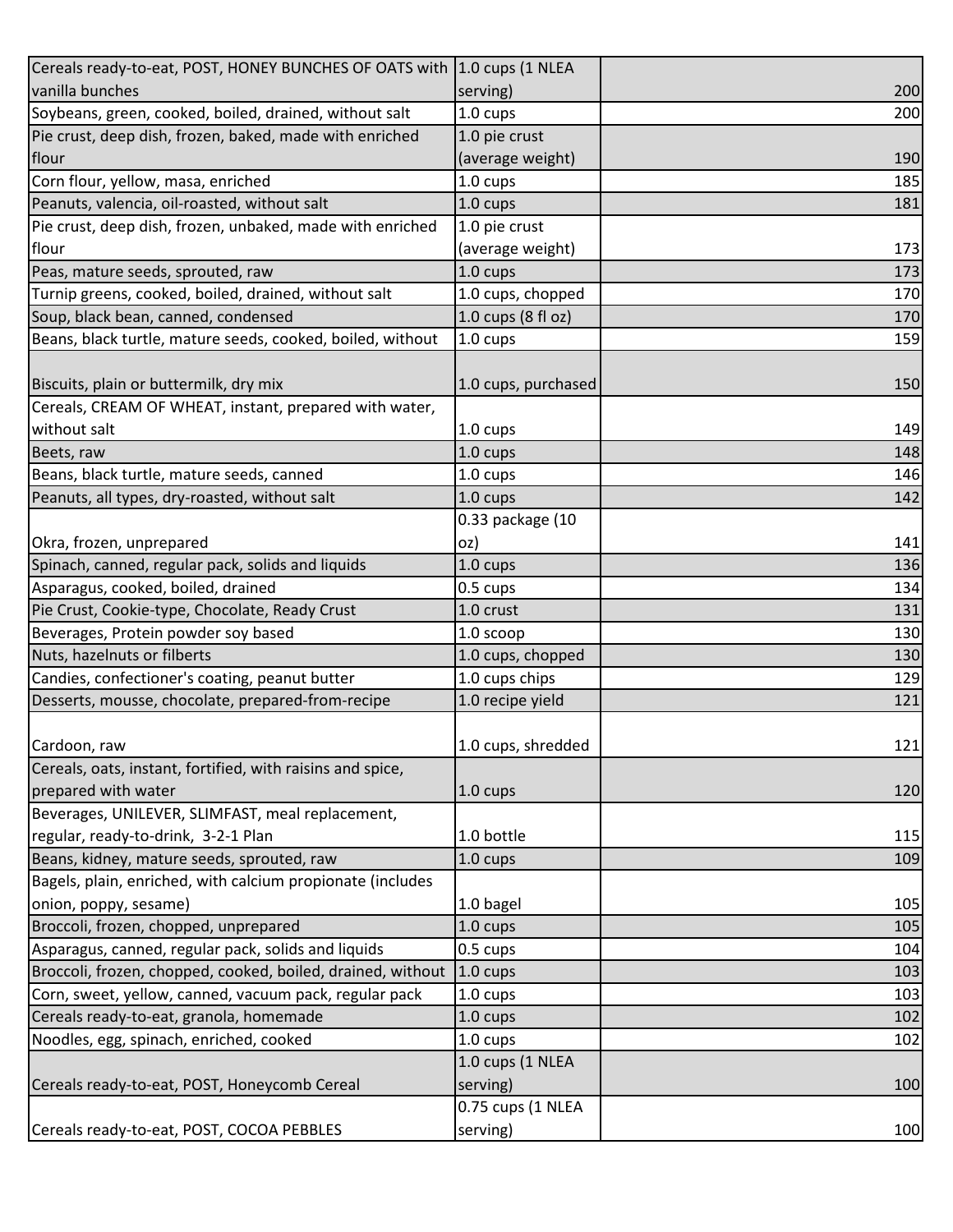| Corn, sweet, yellow, canned, brine pack, regular pack, solids |                      |        |
|---------------------------------------------------------------|----------------------|--------|
| and liquids                                                   | 1.0 cups             | 97     |
| Snacks, trail mix, regular, with chocolate chips, unsalted    |                      |        |
| nuts and seeds                                                | 1.0 cups             | 95     |
| Peas, green, raw                                              | 1.0 cups             | 94     |
| Okra, frozen, cooked, boiled, drained, without salt           | 0.5 cups slices      | 92     |
| Beans, baked, canned, with pork                               | 1.0 cups             | 91     |
| Jute, potherb, cooked, boiled, drained, without salt          | 1.0 cups             | 90     |
| Nuts, chestnuts, european, raw, unpeeled                      | 1.0 cups             | 90     |
| Fast foods, english muffin, with egg, cheese, and canadian    | 1.0 sandwich         | 89     |
|                                                               | 1.0 cups spiral      |        |
| Macaroni, vegetable, enriched, cooked                         | shaped               | 87     |
| Boysenberries, canned, heavy syrup                            | 1.0 cups             | 87     |
| Fast foods, croissant, with egg, cheese, and sausage          | 1.0 sandwich         | 86     |
|                                                               |                      |        |
| Boysenberries, frozen, unsweetened                            | 1.0 cups, unthawed   | 83     |
|                                                               |                      |        |
| Garlic bread, frozen                                          | 1.0 slice presliced  | 80     |
|                                                               | 1.0 unit (yield from |        |
|                                                               | 1 lb ready-to-cook   |        |
| Chicken, broilers or fryers, giblets, raw                     | chicken)             | 79     |
| Nuts, butternuts, dried                                       | $1.0 \text{ cups}$   | 79     |
| Focaccia, Italian flatbread, plain                            | 1.0 piece            | 79     |
|                                                               | 1.0 potato large (3" |        |
| Potatoes, Russet, flesh and skin, baked                       | to 4-1/4" dia.       | 78     |
|                                                               | 1.0 cups whole       |        |
| Nuts, almonds, dry roasted, without salt added                | kernels              | 76     |
| Amaranth leaves, cooked, boiled, drained, without salt        | 1.0 cups             | 75     |
| Soybeans, mature seeds, sprouted, cooked, steamed             | 1.0 cups             | 75     |
| Cream puff, eclair, custard or cream filled, iced             | 4.0 oz               | $75\,$ |
| Plantains, yellow, baked                                      | 1.0 cups             | 74     |
| Peas and carrots, frozen, cooked, boiled, drained, without    | 1.0 package (10 oz)  |        |
| salt                                                          | yields               | 72     |
| Cereals, corn grits, white, regular and quick, enriched,      |                      |        |
| cooked with water, without salt                               | 1.0 cups             | 72     |
| Cereals, corn grits, white, regular and quick, enriched,      |                      |        |
| cooked with water, with salt                                  | 1.0 cups             | 72     |
| Beets, canned, regular pack, solids and liquids               | 1.0 cups             | 71     |
| Mangos, raw                                                   | 1.0 cups pieces      | 71     |
|                                                               | 1.0 cups sections,   |        |
|                                                               | without              |        |
| Oranges, raw, California, valencias                           | membranes            | 70     |
| Cabbage, chinese (pak-choi), cooked, boiled, drained,         |                      |        |
| without salt                                                  | 1.0 cups, shredded   | 70     |
| Cabbage, chinese (pak-choi), cooked, boiled, drained, with    |                      |        |
| salt                                                          | 1.0 cups, shredded   | 70     |
|                                                               | 0.33 package (10     |        |
| Collards, frozen, chopped, unprepared                         | oz)                  | 69     |
| Squash, summer, zucchini, italian style, canned               | 1.0 cups             | 68     |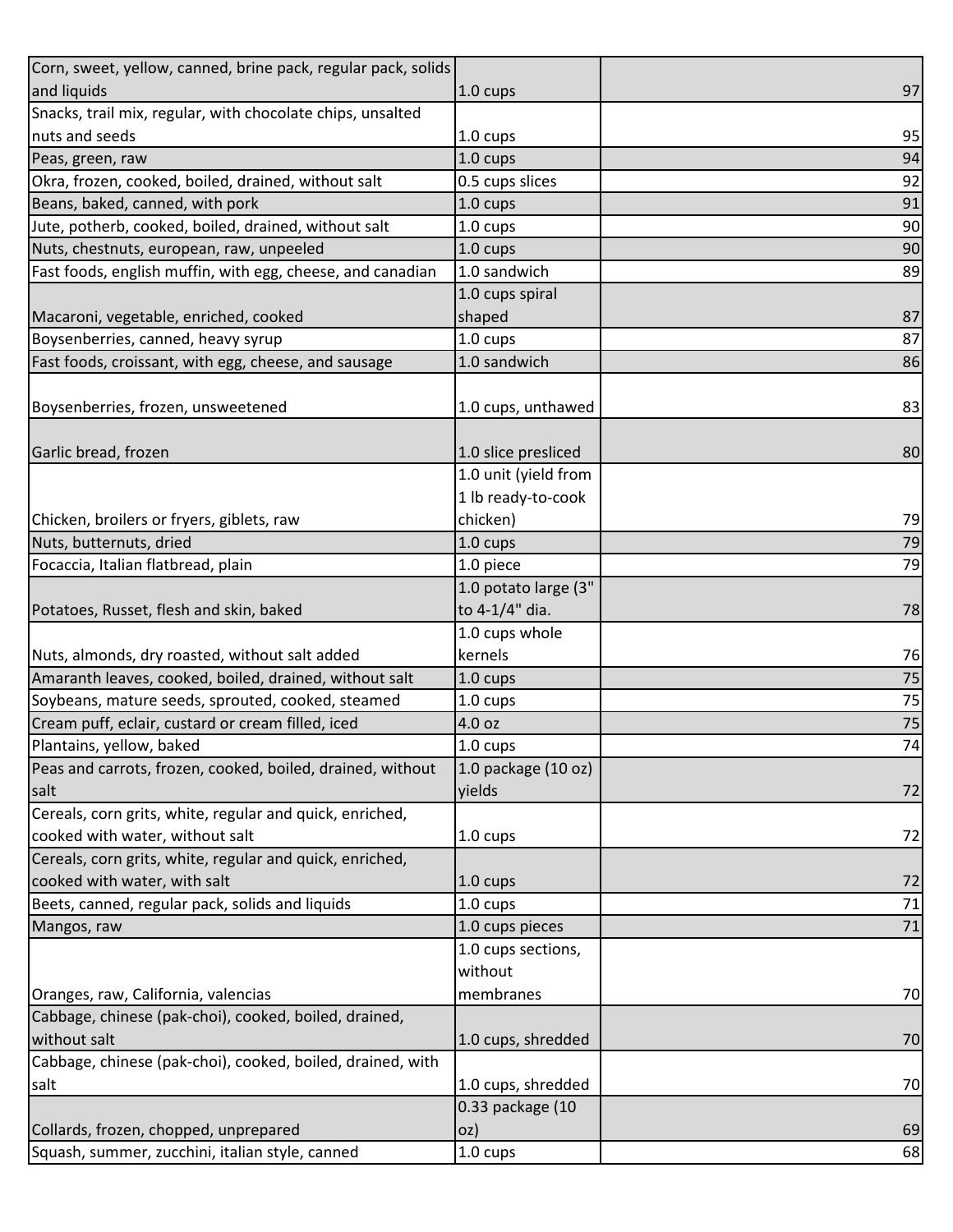| Fast Foods, biscuit, with egg and sausage                                                                    | 1.0 item                             | 68 |
|--------------------------------------------------------------------------------------------------------------|--------------------------------------|----|
|                                                                                                              | 1.0 slice (average                   |    |
| Bread, pan dulce, sweet yeast bread                                                                          | weight of 1 slice)                   | 68 |
| Seeds, pumpkin and squash seed kernels, roasted, with salt                                                   | $1.0 \text{ cups}$                   | 67 |
|                                                                                                              | 1.0 cups (1/2"                       |    |
| Balsam-pear (bitter gourd), pods, raw                                                                        | pieces)                              | 67 |
| Fast foods, croissant, with egg, cheese, and ham                                                             | 1.0 item                             | 65 |
|                                                                                                              | 1.0 pita, large (6-                  |    |
| Bread, pita, white, enriched                                                                                 | $1/2$ " dia)                         | 64 |
| Turnip greens, frozen, cooked, boiled, drained, without salt                                                 | $1.0 \text{ cups}$                   | 64 |
| Mollusks, mussel, blue, raw                                                                                  | 1.0 cups                             | 63 |
| Cereals, corn grits, yellow, regular and quick, enriched,                                                    |                                      |    |
| cooked with water, without salt                                                                              | $1.0 \text{ cups}$                   | 63 |
| Pasta, whole-wheat, dry (Includes foods for USDA's Food                                                      |                                      |    |
| Distribution Program)                                                                                        | 1.0 cups spaghetti                   | 63 |
|                                                                                                              | 0.5 cups, chopped                    |    |
| Turnip greens, frozen, unprepared                                                                            | or diced                             | 61 |
|                                                                                                              |                                      |    |
| Cabbage, chinese (pe-tsai), raw                                                                              | 1.0 cups, shredded                   | 60 |
| Fast foods, biscuit, with egg and bacon                                                                      | 1.0 biscuit                          | 60 |
| Pomegranate juice, bottled                                                                                   | 1.0 cups                             | 60 |
| Plantains, yellow, raw                                                                                       | 1.0 plantain                         | 59 |
| Spinach, raw                                                                                                 | 1.0 cups                             | 58 |
| Tortillas, ready-to-bake or -fry, flour, shelf stable                                                        | 1.0 tortilla                         | 58 |
| Corn, sweet, yellow, frozen, kernels cut off cob, boiled,                                                    |                                      |    |
| drained, without salt                                                                                        | 1.0 cups                             | 58 |
| Peas, edible-podded, frozen, unprepared                                                                      | 1.0 cups                             | 58 |
| POPEYES, biscuit                                                                                             | 1.0 biscuit                          | 55 |
| Tomato products, canned, sauce, with onions                                                                  | 1.0 cups                             | 54 |
| Turnip greens and turnips, frozen, cooked, boiled, drained,                                                  | 1.0 cups                             | 54 |
| Brussels sprouts, raw                                                                                        | 1.0 cups                             | 54 |
| Papayas, raw                                                                                                 | 1.0 cups 1" pieces                   | 54 |
| Vegetable juice cocktail, canned                                                                             | $1.0 \text{ cups}$                   | 53 |
| Snacks, KELLOGG, KELLOGG'S RICE KRISPIES TREATS Squares 1.0 serving                                          |                                      | 53 |
| Soup, chicken noodle, dry, mix                                                                               | 1.0 packet                           | 53 |
| Bread, cheese                                                                                                | 1.0 slice                            | 51 |
|                                                                                                              |                                      |    |
| Blackberries, frozen, unsweetened                                                                            | 1.0 cups, unthawed                   | 51 |
| Lima beans, immature seeds, frozen, fordhook, unprepared                                                     | $1.0 \text{ cups}$                   | 51 |
| Oranges, raw, with peel                                                                                      | 1.0 cups                             | 51 |
| Squash, summer, zucchini, includes skin, cooked, boiled,                                                     |                                      |    |
| drained, without salt                                                                                        | 1.0 cups, sliced                     | 50 |
| Bread, stuffing, cornbread, dry mix                                                                          | 1.0 <sub>oz</sub>                    | 50 |
| Celery, cooked, boiled, drained, without salt                                                                | 1.0 cups, diced<br>1.0 <sub>oz</sub> | 50 |
| Egg, yolk, raw, frozen, sugared, pasteurized<br>Corn, sweet, yellow, frozen, kernels cut off cob, unprepared |                                      | 49 |
| (Includes foods for USDA's Food Distribution Program)                                                        |                                      | 49 |
|                                                                                                              | $1.0 \text{ cups}$                   |    |
| Lemon juice, raw                                                                                             | $1.0 \text{ cups}$                   | 49 |
| Tomato juice, canned, with salt added                                                                        | 1.0 cups                             | 49 |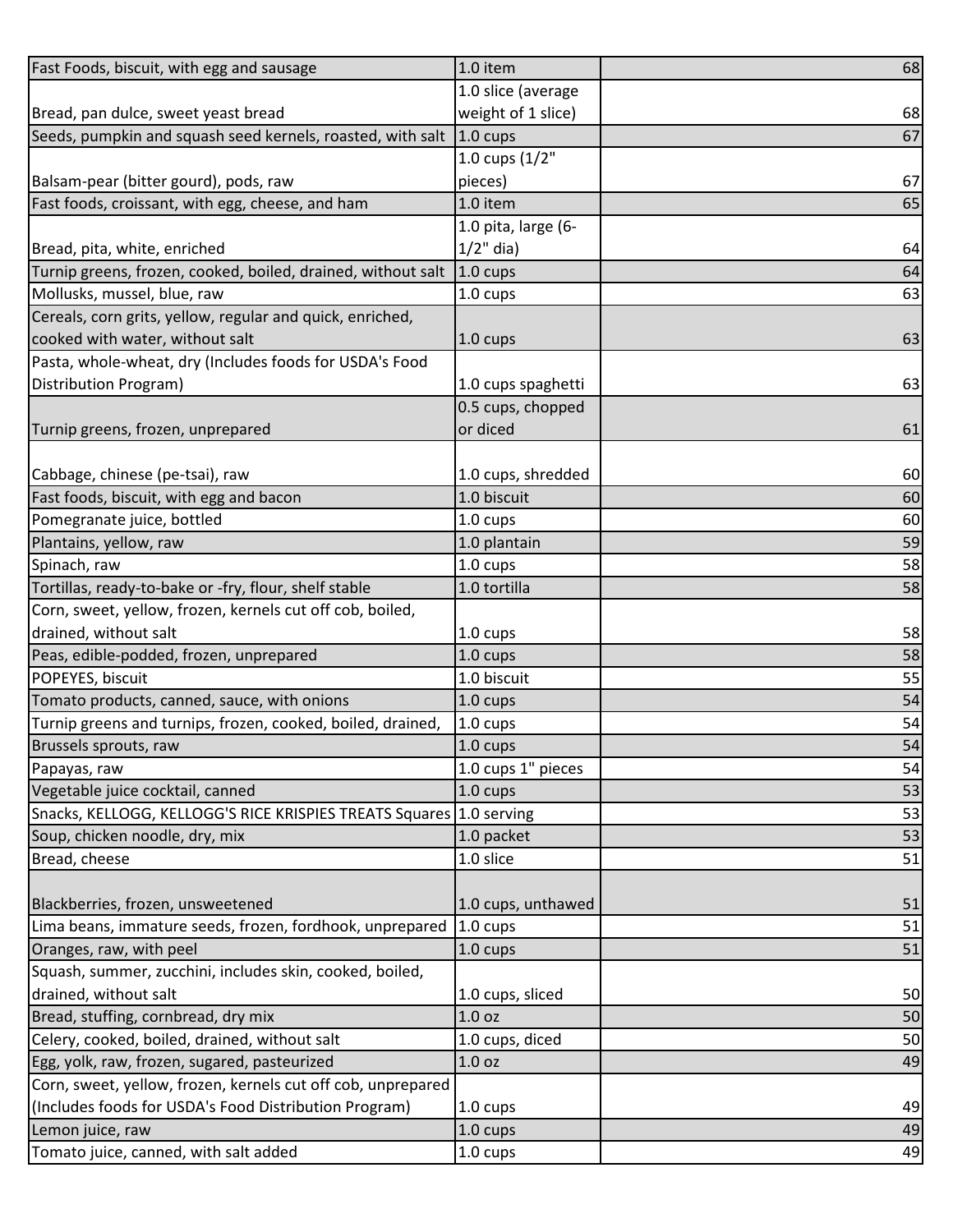| Tomato juice, canned, without salt added                              | 1.0 cups           | 49 |
|-----------------------------------------------------------------------|--------------------|----|
|                                                                       |                    |    |
| Cheese, feta                                                          | 1.0 cups, crumbled | 48 |
| Bread, stuffing, dry mix                                              | 1.0 <sub>oz</sub>  | 48 |
| Orange juice, chilled, includes from concentrate, with added          |                    |    |
| calcium and vitamin D                                                 | 1.0 cups           | 47 |
| Orange juice, chilled, includes from concentrate, with added 1.0 cups |                    | 47 |
|                                                                       | 0.33 package (10   |    |
| Beans, pinto, immature seeds, frozen, unprepared                      | oz)                | 47 |
| Yardlong bean, cooked, boiled, drained, without salt                  | 1.0 cups slices    | 47 |
|                                                                       | 11.0 crackers (1   |    |
| Crackers, cream, Gamesa Sabrosas                                      | NLEA serving)      | 46 |
| Lima beans, immature seeds, frozen, baby, unprepared                  | $1.0 \text{ cups}$ | 46 |
| Teff, cooked                                                          | 1.0 cups           | 45 |
| Seeds, safflower seed meal, partially defatted                        | 1.0 <sub>oz</sub>  | 45 |
| Kiwifruit, green, raw                                                 | 1.0 cups, sliced   | 45 |
| Lima beans, immature seeds, cooked, boiled, drained,                  | 1.0 cups           | 44 |
| Drumstick pods, raw                                                   | 1.0 cups slices    | 44 |
| Corn, sweet, yellow, canned, drained solids, rinsed with tap          | 1.0 cups drained,  |    |
| water                                                                 | rinsed             | 44 |
| Peas, edible-podded, raw                                              | 1.0 cups, chopped  | 41 |
| Cereals, CREAM OF WHEAT, instant, dry                                 | 1.0 tbsp           | 41 |
| Hyacinth-beans, immature seeds, cooked, boiled, drained,              |                    |    |
| without salt                                                          | 1.0 cups           | 41 |
| Cress, garden, raw                                                    | 1.0 cups           | 40 |
| Bread, french or vienna, toasted (includes sourdough)                 | 1.0 oz             | 40 |
| Snacks, crisped rice bar, chocolate chip                              | 1.0 bar $(1 oz)$   | 39 |
| Squash, winter, butternut, cooked, baked, without salt                | 1.0 cups, cubes    | 39 |
| Cracker, meal                                                         | 1.0 oz             | 39 |
| Squash, winter, butternut, frozen, cooked, boiled, without            | 1.0 cups, mashed   | 38 |
|                                                                       |                    |    |
| Loganberries, frozen                                                  | 1.0 cups, unthawed | 38 |
| Tofu, raw, firm, prepared with calcium sulfate                        | 0.5 cups           | 37 |
| Cauliflower, green, raw                                               | 1.0 cups           | 36 |
| Cowpeas, leafy tips, raw                                              | 1.0 cups, chopped  | 36 |
| Mung beans, mature seeds, sprouted, cooked, boiled,                   |                    |    |
| drained, without salt                                                 | 1.0 cups           | 36 |
| Crustaceans, crab, queen, cooked, moist heat                          | 3.0 oz             | 36 |
| Cheese, cheddar (Includes foods for USDA's Food                       |                    |    |
| <b>Distribution Program)</b>                                          | 1.0 cups, diced    | 36 |
| Cheese, mozzarella, low moisture, part-skim                           | 1.0 cups, diced    | 36 |
| Bread, white wheat                                                    | 1.0 slice          | 36 |
| Endive, raw                                                           | 0.5 cups, chopped  | 36 |
| Tomato products, canned, sauce, with onions, green                    |                    |    |
| peppers, and celery                                                   | $1.0 \text{ cups}$ | 35 |
| Water convolvulus, cooked, boiled, drained, with salt                 | 1.0 cups, chopped  | 34 |
| Muffin, blueberry, commercially prepared, low-fat                     | 1.0 muffin small   | 34 |
| Onions, sweet, raw                                                    | 1.0 NLEA serving   | 34 |
| Seeds, lotus seeds, dried                                             | 1.0 cups           | 33 |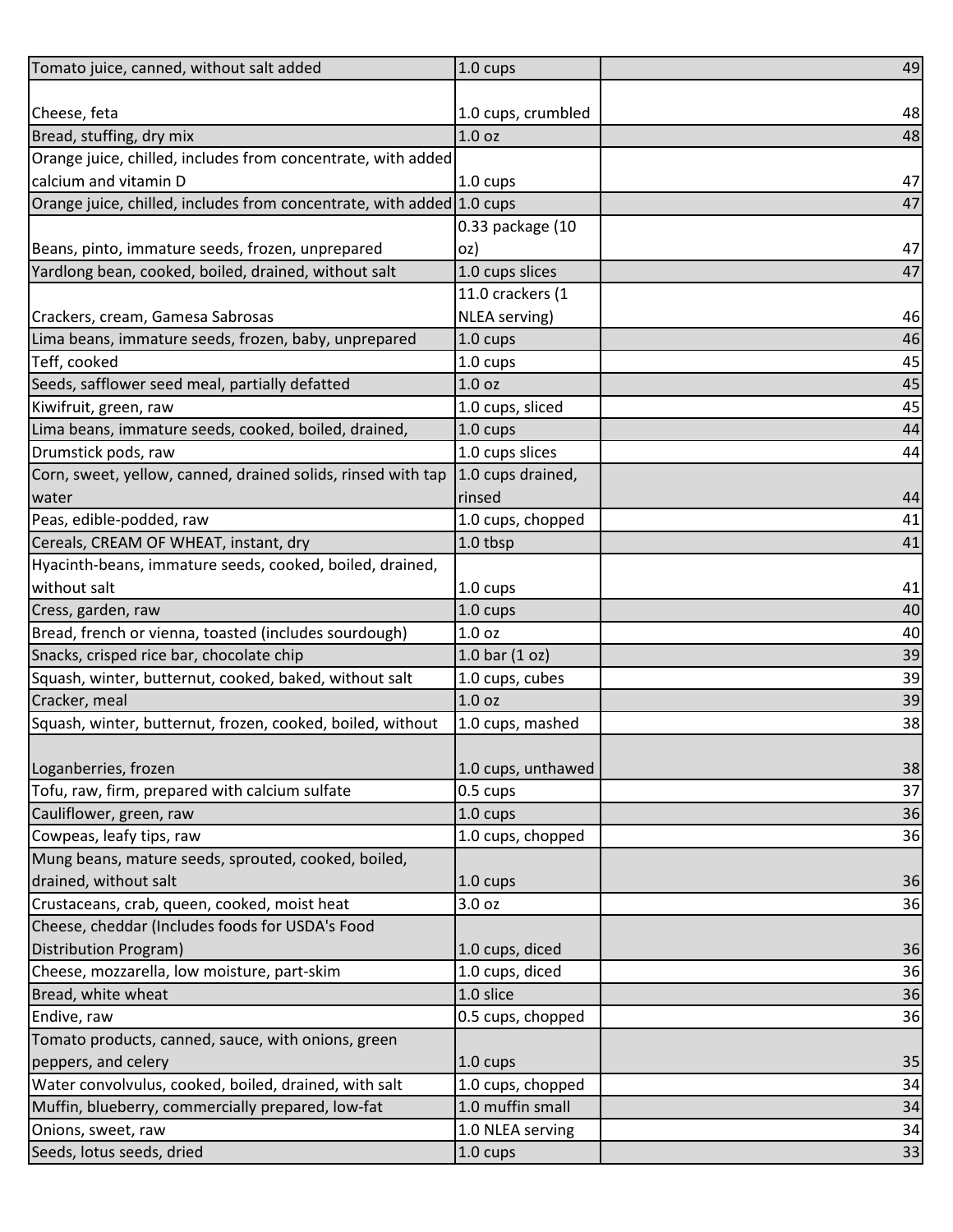| Oat flour, partially debranned                                | 1.0 cups            | 33 |
|---------------------------------------------------------------|---------------------|----|
| Broccoli raab, raw                                            | 1.0 cups chopped    | 33 |
| Biscuits, plain or buttermilk, refrigerated dough, higher fat | 1.0 biscuit         | 33 |
| Passion-fruit, (granadilla), purple, raw                      | 1.0 cups            | 33 |
| Bread, protein (includes gluten)                              | 1.0 <sub>oz</sub>   | 33 |
| Squash, winter, hubbard, baked, with salt                     | 1.0 cups, cubes     | 33 |
| Wheat flour, white, all-purpose, unenriched                   | $1.0 \text{ cups}$  | 32 |
| Turnip greens, frozen, cooked, boiled, drained, with salt     | 0.5 cups            | 32 |
|                                                               | 6.0 cracker 1       |    |
| Crackers, cheese, sandwich-type with cheese filling           | cracker = $6.5g$    | 32 |
| Bagels, plain, enriched, with calcium propionate (includes    | 1.0 mini bagel (2-  |    |
| onion, poppy, sesame), toasted                                | $1/2$ " dia)        | 31 |
| Tangerines, (mandarin oranges), raw                           | 1.0 cups, sections  | 31 |
| Bread, rye                                                    | 1.0 <sub>oz</sub>   | 31 |
| Snacks, corn-based, extruded, onion-flavor                    | 1.0 <sub>oz</sub>   | 31 |
| Beans, snap, green, frozen, cooked, boiled, drained without   | $1.0 \text{ cups}$  | 31 |
| Breadfruit, raw                                               | 1.0 cups            | 31 |
| Cornmeal, whole-grain, white                                  | $1.0 \text{ cups}$  | 30 |
| Onions, raw                                                   | 1.0 cups, chopped   | 30 |
| Sorghum flour, whole-grain                                    | 1.0 cups            | 30 |
|                                                               | 1.0 cups sections,  |    |
| Grapefruit, raw, pink and red, all areas                      | with juice          | 30 |
| Leeks, (bulb and lower leaf-portion), cooked, boiled,         |                     |    |
| drained, without salt                                         | 1.0 leek            | 30 |
| Bread, white, commercially prepared, toasted                  | 1.0 <sub>oz</sub>   | 29 |
| Radishes, raw                                                 | 1.0 cups slices     | 29 |
| Lima beans, immature seeds, frozen, baby, cooked, boiled,     |                     |    |
| drained, without salt                                         | 1.0 cups            | 29 |
| Bread, cornbread, dry mix, prepared with 2% milk, 80%         |                     |    |
| margarine, and eggs                                           | 1.0 muffin          | 28 |
| Fish, tilapia, raw                                            | 1.0 fillet          | 28 |
| Cookies, sugar wafers with creme filling, regular             | 3.0 cookies         | 28 |
| Potatoes, mashed, dehydrated, flakes without milk, dry        | 1.0 cups            | 28 |
|                                                               | 0.12 pie 1 pie (1/8 |    |
| Pie, Dutch Apple, Commercially Prepared                       | of 9" pie)          | 28 |
| Tomato products, canned, puree, with salt added               | 1.0 cups            | 28 |
| Tomato products, canned, puree, without salt added            | 1.0 cups            | 28 |
| Bread, stuffing, cornbread, dry mix, prepared                 | $1.0$ oz            | 27 |
| Onions, frozen, whole, cooked, boiled, drained, without salt  | $1.0 \text{ cups}$  | 27 |
| Chicken, broilers or fryers, meat and skin and giblets and    |                     |    |
| neck, cooked, fried, batter                                   | 3.0 oz              | 27 |
| Squash, winter, acorn, cooked, boiled, mashed, without salt   | 1.0 cups, mashed    | 27 |
| Squash, winter, acorn, cooked, boiled, mashed, with salt      | 1.0 cups, mashed    | 27 |
| Potatoes, scalloped, home-prepared with butter                | 1.0 cups            | 27 |
| Bread, reduced-calorie, white                                 | 1.0 <sub>oz</sub>   | 27 |
| Grapefruit juice, white, frozen concentrate, unsweetened,     |                     |    |
| undiluted                                                     | $1.0$ can (6 fl oz) | 27 |
| Litchis, raw                                                  | 1.0 cups            | 27 |
| Mollusks, oyster, eastern, cooked, breaded and fried          | 3.0 oz              | 26 |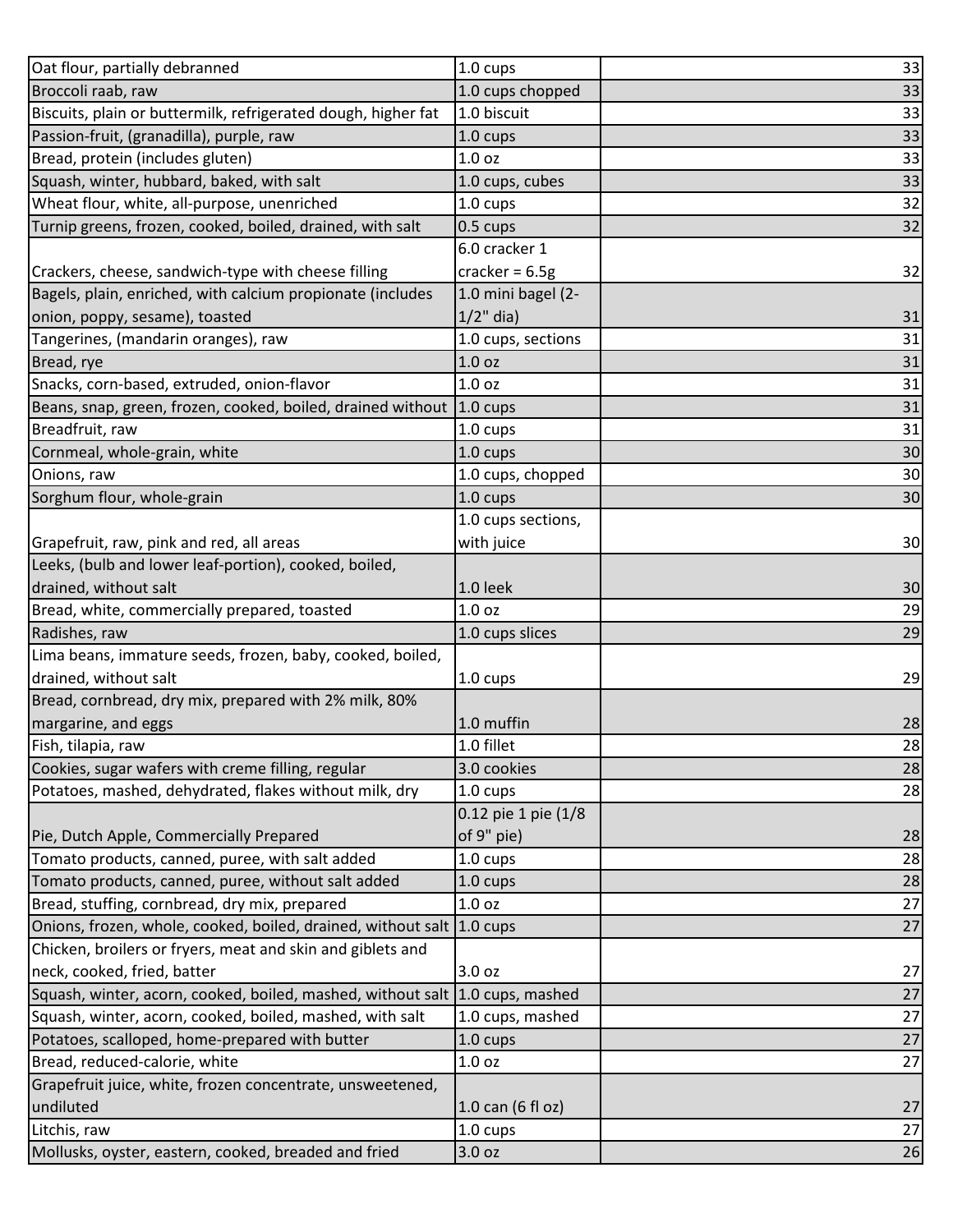| Fish, roe, mixed species, cooked, dry heat                   | 1.0 oz               | 26 |
|--------------------------------------------------------------|----------------------|----|
| Bread, reduced-calorie, wheat                                | 1.0 <sub>oz</sub>    | 26 |
|                                                              | 1.0 piece $(1/12$ of |    |
| Cake, chocolate, prepared from recipe without frosting       | 9" dia)              | 26 |
| Blueberries, wild, canned, heavy syrup, drained              | 1.0 cups             | 26 |
|                                                              | 1.0 mini bagel (2-   |    |
| Bagels, oat bran                                             | $1/2$ " dia)         | 25 |
| Rice flour, brown                                            | 1.0 cups             | 25 |
| Cookies, molasses                                            | 1.0 <sub>oz</sub>    | 25 |
|                                                              |                      |    |
| Burdock root, cooked, boiled, drained, without salt          | 1.0 cups (1" pieces) | 25 |
| Blackberry juice, canned                                     | 1.0 cups             | 25 |
| Grapefruit juice, white, canned, sweetened                   | 1.0 cups             | 25 |
| Squash, summer, crookneck and straightneck, frozen,          |                      |    |
| cooked, boiled, drained, without salt                        | 1.0 cups slices      | 25 |
| Croissants, butter                                           | 1.0 <sub>oz</sub>    | 25 |
| Bread, wheat                                                 | 1.0 slice            | 25 |
| Toaster pastries, fruit, toasted (include apple, blueberry,  |                      |    |
| cherry, strawberry)                                          | 1.0 pastry           | 24 |
| Carrots, raw                                                 | 1.0 cups chopped     | 24 |
| Lime juice, raw                                              | 1.0 cups             | 24 |
| Squash, winter, hubbard, cooked, boiled, mashed, with salt   | 1.0 cups, mashed     | 24 |
| Squash, winter, hubbard, cooked, boiled, mashed, without     | 1.0 cups, mashed     | 24 |
| Snacks, potato chips, fat-free, made with olestra            | 1.0 <sub>oz</sub>    | 24 |
| Biscuits, mixed grain, refrigerated dough                    | 1.0 <sub>oz</sub>    | 24 |
| Nuts, mixed nuts, oil roasted, with peanuts, lightly salted  | 1.0 <sub>oz</sub>    | 24 |
| Egg, whole, raw, fresh                                       | 1.0 large            | 24 |
| Egg, whole, cooked, fried                                    | 1.0 large            | 23 |
|                                                              | 1.0 piece (1/12 of   |    |
| Cake, yellow, prepared from recipe without frosting          | $8"$ dia)            | 23 |
|                                                              | 1.0 cups (1 NLEA     |    |
| Cereals ready-to-eat, QUAKER, QUAKER Puffed Wheat            | serving)             | 23 |
| Mushrooms, portabella, grilled                               | 1.0 cups sliced      | 23 |
| Bread, oat bran                                              | 1.0 <sub>oz</sub>    | 23 |
| Cookies, shortbread, commercially prepared, plain            | 1.0 <sub>oz</sub>    | 23 |
| Muffins, English, mixed-grain (includes granola)             | 1.0 oz               | 23 |
|                                                              | 1.0 oz crunchy       |    |
| Snacks, corn-based, extruded, puffs or twists, cheese-flavor | (about 21 pieces)    | 23 |
| Soup, beef and vegetables, canned, ready-to-serve            | 1.0 cups             | 22 |
| Grapefruit, sections, canned, juice pack, solids and liquids | 1.0 cups             | 22 |
| Grapefruit, sections, canned, water pack, solids and liquids | 1.0 cups             | 22 |
| Tomato products, canned, sauce, with tomato tidbits          | 1.0 cups             | 22 |
| Cookies, chocolate sandwich, with creme filling, regular     | 3.0 cookie           | 22 |
| Bread, cornbread, prepared from recipe, made with low fat    |                      |    |
| $(2%)$ milk                                                  | 1.0 <sub>oz</sub>    | 22 |
| Crackers, cheese, regular                                    | $0.5$ oz             | 22 |
| Chicken, stewing, meat and skin, and giblets and neck,       |                      |    |
| cooked, stewed                                               | 3.0 oz               | 21 |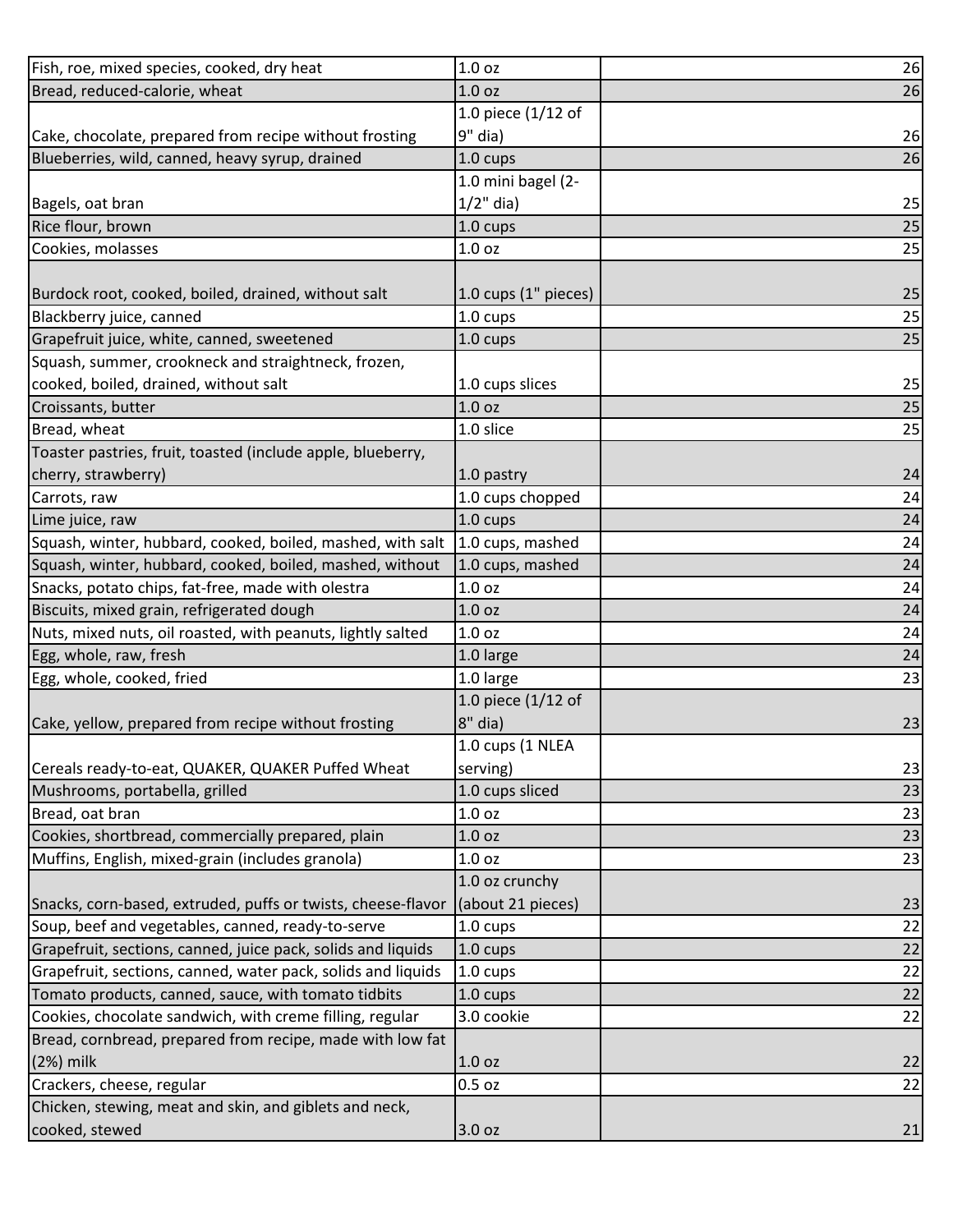| Cookies, chocolate chip, commercially prepared, regular,                    | 1.0 serving 3        |              |
|-----------------------------------------------------------------------------|----------------------|--------------|
| lower fat                                                                   | cookies              | 21           |
| Croissants, cheese                                                          | 1.0 <sub>oz</sub>    | 21           |
|                                                                             | 1.0 cups sections,   |              |
| Grapefruit, raw, white, Florida                                             | with juice           | 21           |
| Cookies, sugar, commercially prepared, regular (includes                    | 1.0 <sub>oz</sub>    | 20           |
| Cereals ready-to-eat, POST, Shredded Wheat, original big                    | 2.0 biscuits (1 NLEA |              |
| biscuit                                                                     | serving)             | 20           |
| Candies, 5TH AVENUE Candy Bar                                               | $1.0$ bar $2$ oz     | 20           |
| Cherries, sour, red, canned, light syrup pack, solids and                   | 1.0 cups             | 20           |
|                                                                             | 0.33 package (10     |              |
| Onions, frozen, whole, unprepared                                           | oz)                  | 20           |
| Biscuits, plain or buttermilk, frozen, baked                                | 1.0 <sub>oz</sub>    | 20           |
| Chicory, witloof, raw                                                       | 1.0 head             | 20           |
| Cereals ready-to-eat, POST, Shredded Wheat, original spoon 1.0 cups (1 NLEA |                      |              |
| size                                                                        | serving)             | 20           |
| Cake, white, dry mix, special dietary (includes lemon-                      | 1.0 oz               | 20           |
| Danish pastry, cinnamon, enriched                                           | 1.0 <sub>oz</sub>    | 19           |
| Tomatoes, red, ripe, canned, packed in tomato juice                         | $1.0 \text{ cups}$   | 19           |
| Snacks, potato chips, made from dried potatoes, fat-free,                   |                      |              |
| made with olestra                                                           | 1.0 <sub>oz</sub>    | 19           |
| Cookies, peanut butter, commercially prepared, soft-type                    | 1.0 oz               | 19           |
| Cookies, chocolate chip, refrigerated dough                                 | 1.0 serving          | 19           |
| Soup, beef noodle, canned, condensed                                        | 0.5 cups             | 19           |
| Croutons, plain                                                             | $0.5$ oz             | 19           |
|                                                                             |                      |              |
| Yogurt, plain, low fat                                                      | 1.0 container (6 oz) | 19           |
|                                                                             | 1.0 serving          |              |
|                                                                             | (approximate         |              |
| Bread, salvadoran sweet cheese (quesadilla salvadorena)                     | serving size)        | 18           |
| Snacks, potato chips, barbecue-flavor                                       | 1.0 oz               | 18           |
| Archway Home Style Cookies, Molasses                                        | 1.0 serving          | 18           |
| Cookies, shortbread, commercially prepared, pecan                           | 1.0 oz               | 18           |
| Game meat, bison, chuck, shoulder clod, separable lean                      |                      |              |
| only, cooked, braised                                                       | 1.0 serving $(3 oz)$ | 18           |
| Lamb, shoulder, blade, separable lean and fat, trimmed to                   |                      |              |
| 1/8" fat, choice, cooked, roasted                                           | 3.0 oz               | 18           |
| Cookies, chocolate sandwich, with creme filling, special                    | 1.0 oz               | 18           |
| Cheese, camembert                                                           | 1.0 oz               | 18           |
| Egg, whole, cooked, poached                                                 |                      |              |
| Mountain yam, hawaii, cooked, steamed, without salt                         | 1.0 large            |              |
|                                                                             | 1.0 cups, cubes      | 17           |
| Whey, sweet, dried                                                          | 1.0 cups             | 17           |
| Cookies, peanut butter sandwich, regular                                    | 1.0 oz               | $17\,$       |
| Bread, cracked-wheat                                                        | 1.0 oz               | 18<br>17     |
| Milk, sheep, fluid                                                          | 1.0 cups             | 17           |
| Archway Home Style Cookies, Iced Molasses                                   | 1.0 serving          | 17           |
| Cereals, WHEATENA, cooked with water<br>Danish pastry, cheese               | 1.0 cups             | 17<br>$17\,$ |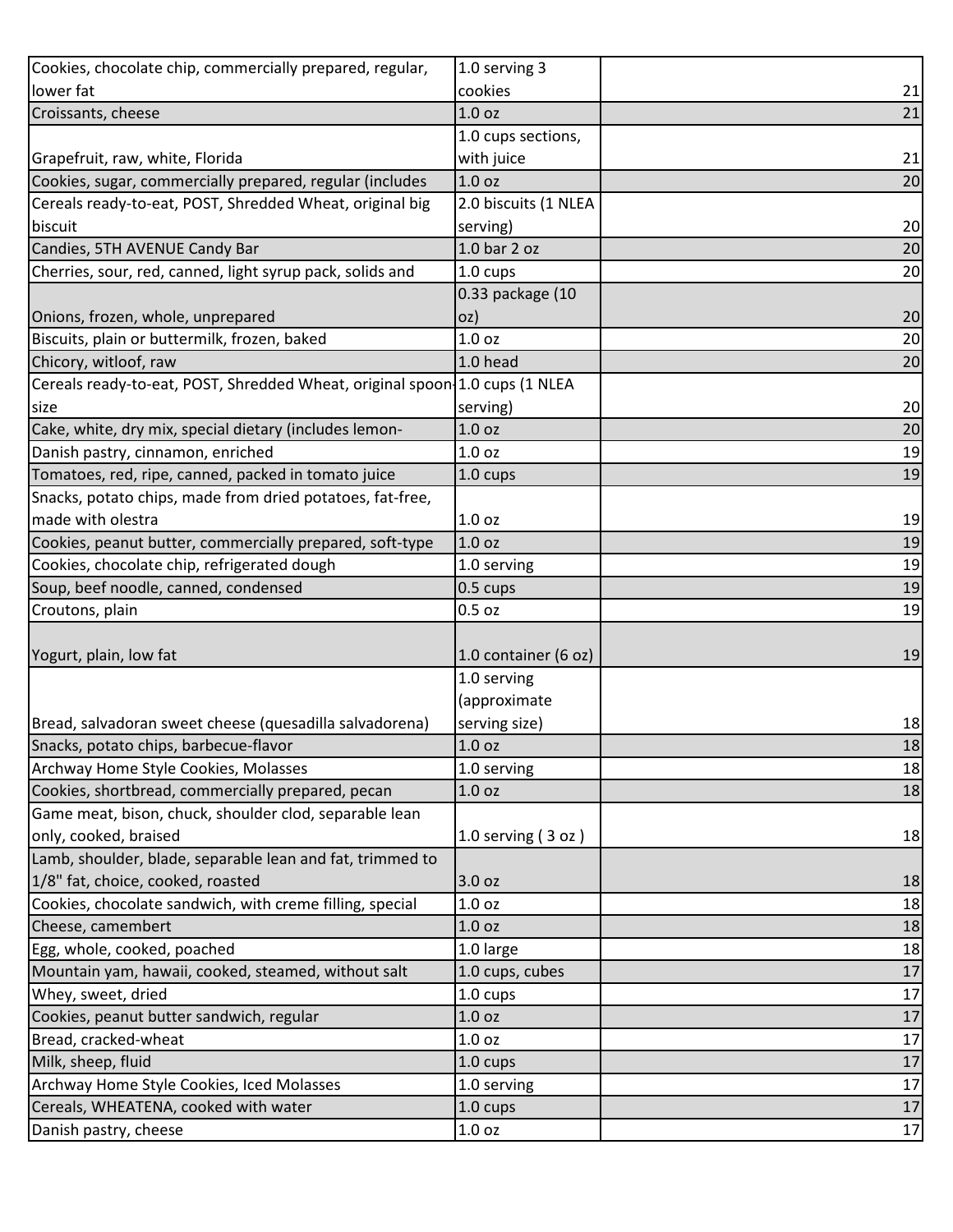| choice, cooked, roasted<br>17<br>3.0 oz<br>Yogurt, fruit, low fat, 11g protein/8 oz<br>1.0 container (6 oz)<br>17<br>1.0 serving 2.1 oz<br>Candies, NESTLE, BUTTERFINGER Bar<br>bar<br>Potatoes, mashed, dehydrated, prepared from granules<br>without milk, whole milk and butter added<br>17<br>1.0 cups<br>Potatoes, mashed, dehydrated, prepared from granules<br>with milk, water and margarine added<br>17<br>1.0 cups<br>Cookies, oatmeal, commercially prepared, regular<br>1.0 <sub>oz</sub><br>17<br>$0.25$ cups<br>Liverwurst spread<br>16<br>Pasta, dry, unenriched<br>1.0 cups spaghetti<br>16<br>Pork, fresh, leg (ham), whole, separable lean only, cooked,<br>1.0 cups, diced<br>16<br>1.0 <sub>oz</sub><br>16<br>Croissants, apple<br>Cookies, peanut butter, commercially prepared, regular<br>1.0 <sub>oz</sub><br>16<br>Lamb, shoulder, arm, separable lean and fat, trimmed to<br>1/8" fat, cooked, broiled<br>3.0 oz<br>16<br>Game meat, bison, top round, separable lean only, 1" steak,<br>cooked, broiled<br>1.0 serving $(3 oz)$<br>16<br>0.33 package (10<br>Onions, frozen, chopped, unprepared<br>16<br>oz)<br>Cheese, ricotta, part skim milk<br>$0.5 \text{ cups}$<br>16<br>Blueberries, frozen, sweetened<br>1.0 cups, thawed<br>16<br>Carambola, (starfruit), raw<br>1.0 cups, cubes<br>16<br>1.0 cups, diced<br>16<br>Cheese, muenster<br>Sweet potato, canned, syrup pack, drained solids<br>16<br>1.0 cups<br>1.0 <sub>oz</sub><br>Bread, reduced-calorie, oatmeal<br>16<br>Archway Home Style Cookies, Raspberry Filled<br>1.0 serving<br>16<br>Pancakes, plain, frozen, ready-to-heat, microwave (includes<br>buttermilk)<br>1.0 <sub>oz</sub><br>Snacks, pretzels, hard, whole-wheat including both salted<br>and unsalted<br>1.0 <sub>oz</sub><br>15<br>Cookies, peanut butter sandwich, special dietary<br>15<br>1.0 <sub>oz</sub><br>Infant formula, ABBOTT NUTRITION, SIMILAC, GO AND |
|----------------------------------------------------------------------------------------------------------------------------------------------------------------------------------------------------------------------------------------------------------------------------------------------------------------------------------------------------------------------------------------------------------------------------------------------------------------------------------------------------------------------------------------------------------------------------------------------------------------------------------------------------------------------------------------------------------------------------------------------------------------------------------------------------------------------------------------------------------------------------------------------------------------------------------------------------------------------------------------------------------------------------------------------------------------------------------------------------------------------------------------------------------------------------------------------------------------------------------------------------------------------------------------------------------------------------------------------------------------------------------------------------------------------------------------------------------------------------------------------------------------------------------------------------------------------------------------------------------------------------------------------------------------------------------------------------------------------------------------------------------------------------------------------------------------------------------------------------------------------------------------------------------------------------------|
| 17                                                                                                                                                                                                                                                                                                                                                                                                                                                                                                                                                                                                                                                                                                                                                                                                                                                                                                                                                                                                                                                                                                                                                                                                                                                                                                                                                                                                                                                                                                                                                                                                                                                                                                                                                                                                                                                                                                                               |
|                                                                                                                                                                                                                                                                                                                                                                                                                                                                                                                                                                                                                                                                                                                                                                                                                                                                                                                                                                                                                                                                                                                                                                                                                                                                                                                                                                                                                                                                                                                                                                                                                                                                                                                                                                                                                                                                                                                                  |
|                                                                                                                                                                                                                                                                                                                                                                                                                                                                                                                                                                                                                                                                                                                                                                                                                                                                                                                                                                                                                                                                                                                                                                                                                                                                                                                                                                                                                                                                                                                                                                                                                                                                                                                                                                                                                                                                                                                                  |
|                                                                                                                                                                                                                                                                                                                                                                                                                                                                                                                                                                                                                                                                                                                                                                                                                                                                                                                                                                                                                                                                                                                                                                                                                                                                                                                                                                                                                                                                                                                                                                                                                                                                                                                                                                                                                                                                                                                                  |
| 15                                                                                                                                                                                                                                                                                                                                                                                                                                                                                                                                                                                                                                                                                                                                                                                                                                                                                                                                                                                                                                                                                                                                                                                                                                                                                                                                                                                                                                                                                                                                                                                                                                                                                                                                                                                                                                                                                                                               |
|                                                                                                                                                                                                                                                                                                                                                                                                                                                                                                                                                                                                                                                                                                                                                                                                                                                                                                                                                                                                                                                                                                                                                                                                                                                                                                                                                                                                                                                                                                                                                                                                                                                                                                                                                                                                                                                                                                                                  |
|                                                                                                                                                                                                                                                                                                                                                                                                                                                                                                                                                                                                                                                                                                                                                                                                                                                                                                                                                                                                                                                                                                                                                                                                                                                                                                                                                                                                                                                                                                                                                                                                                                                                                                                                                                                                                                                                                                                                  |
|                                                                                                                                                                                                                                                                                                                                                                                                                                                                                                                                                                                                                                                                                                                                                                                                                                                                                                                                                                                                                                                                                                                                                                                                                                                                                                                                                                                                                                                                                                                                                                                                                                                                                                                                                                                                                                                                                                                                  |
|                                                                                                                                                                                                                                                                                                                                                                                                                                                                                                                                                                                                                                                                                                                                                                                                                                                                                                                                                                                                                                                                                                                                                                                                                                                                                                                                                                                                                                                                                                                                                                                                                                                                                                                                                                                                                                                                                                                                  |
|                                                                                                                                                                                                                                                                                                                                                                                                                                                                                                                                                                                                                                                                                                                                                                                                                                                                                                                                                                                                                                                                                                                                                                                                                                                                                                                                                                                                                                                                                                                                                                                                                                                                                                                                                                                                                                                                                                                                  |
|                                                                                                                                                                                                                                                                                                                                                                                                                                                                                                                                                                                                                                                                                                                                                                                                                                                                                                                                                                                                                                                                                                                                                                                                                                                                                                                                                                                                                                                                                                                                                                                                                                                                                                                                                                                                                                                                                                                                  |
|                                                                                                                                                                                                                                                                                                                                                                                                                                                                                                                                                                                                                                                                                                                                                                                                                                                                                                                                                                                                                                                                                                                                                                                                                                                                                                                                                                                                                                                                                                                                                                                                                                                                                                                                                                                                                                                                                                                                  |
|                                                                                                                                                                                                                                                                                                                                                                                                                                                                                                                                                                                                                                                                                                                                                                                                                                                                                                                                                                                                                                                                                                                                                                                                                                                                                                                                                                                                                                                                                                                                                                                                                                                                                                                                                                                                                                                                                                                                  |
|                                                                                                                                                                                                                                                                                                                                                                                                                                                                                                                                                                                                                                                                                                                                                                                                                                                                                                                                                                                                                                                                                                                                                                                                                                                                                                                                                                                                                                                                                                                                                                                                                                                                                                                                                                                                                                                                                                                                  |
|                                                                                                                                                                                                                                                                                                                                                                                                                                                                                                                                                                                                                                                                                                                                                                                                                                                                                                                                                                                                                                                                                                                                                                                                                                                                                                                                                                                                                                                                                                                                                                                                                                                                                                                                                                                                                                                                                                                                  |
|                                                                                                                                                                                                                                                                                                                                                                                                                                                                                                                                                                                                                                                                                                                                                                                                                                                                                                                                                                                                                                                                                                                                                                                                                                                                                                                                                                                                                                                                                                                                                                                                                                                                                                                                                                                                                                                                                                                                  |
|                                                                                                                                                                                                                                                                                                                                                                                                                                                                                                                                                                                                                                                                                                                                                                                                                                                                                                                                                                                                                                                                                                                                                                                                                                                                                                                                                                                                                                                                                                                                                                                                                                                                                                                                                                                                                                                                                                                                  |
|                                                                                                                                                                                                                                                                                                                                                                                                                                                                                                                                                                                                                                                                                                                                                                                                                                                                                                                                                                                                                                                                                                                                                                                                                                                                                                                                                                                                                                                                                                                                                                                                                                                                                                                                                                                                                                                                                                                                  |
|                                                                                                                                                                                                                                                                                                                                                                                                                                                                                                                                                                                                                                                                                                                                                                                                                                                                                                                                                                                                                                                                                                                                                                                                                                                                                                                                                                                                                                                                                                                                                                                                                                                                                                                                                                                                                                                                                                                                  |
|                                                                                                                                                                                                                                                                                                                                                                                                                                                                                                                                                                                                                                                                                                                                                                                                                                                                                                                                                                                                                                                                                                                                                                                                                                                                                                                                                                                                                                                                                                                                                                                                                                                                                                                                                                                                                                                                                                                                  |
|                                                                                                                                                                                                                                                                                                                                                                                                                                                                                                                                                                                                                                                                                                                                                                                                                                                                                                                                                                                                                                                                                                                                                                                                                                                                                                                                                                                                                                                                                                                                                                                                                                                                                                                                                                                                                                                                                                                                  |
|                                                                                                                                                                                                                                                                                                                                                                                                                                                                                                                                                                                                                                                                                                                                                                                                                                                                                                                                                                                                                                                                                                                                                                                                                                                                                                                                                                                                                                                                                                                                                                                                                                                                                                                                                                                                                                                                                                                                  |
|                                                                                                                                                                                                                                                                                                                                                                                                                                                                                                                                                                                                                                                                                                                                                                                                                                                                                                                                                                                                                                                                                                                                                                                                                                                                                                                                                                                                                                                                                                                                                                                                                                                                                                                                                                                                                                                                                                                                  |
|                                                                                                                                                                                                                                                                                                                                                                                                                                                                                                                                                                                                                                                                                                                                                                                                                                                                                                                                                                                                                                                                                                                                                                                                                                                                                                                                                                                                                                                                                                                                                                                                                                                                                                                                                                                                                                                                                                                                  |
|                                                                                                                                                                                                                                                                                                                                                                                                                                                                                                                                                                                                                                                                                                                                                                                                                                                                                                                                                                                                                                                                                                                                                                                                                                                                                                                                                                                                                                                                                                                                                                                                                                                                                                                                                                                                                                                                                                                                  |
|                                                                                                                                                                                                                                                                                                                                                                                                                                                                                                                                                                                                                                                                                                                                                                                                                                                                                                                                                                                                                                                                                                                                                                                                                                                                                                                                                                                                                                                                                                                                                                                                                                                                                                                                                                                                                                                                                                                                  |
|                                                                                                                                                                                                                                                                                                                                                                                                                                                                                                                                                                                                                                                                                                                                                                                                                                                                                                                                                                                                                                                                                                                                                                                                                                                                                                                                                                                                                                                                                                                                                                                                                                                                                                                                                                                                                                                                                                                                  |
|                                                                                                                                                                                                                                                                                                                                                                                                                                                                                                                                                                                                                                                                                                                                                                                                                                                                                                                                                                                                                                                                                                                                                                                                                                                                                                                                                                                                                                                                                                                                                                                                                                                                                                                                                                                                                                                                                                                                  |
|                                                                                                                                                                                                                                                                                                                                                                                                                                                                                                                                                                                                                                                                                                                                                                                                                                                                                                                                                                                                                                                                                                                                                                                                                                                                                                                                                                                                                                                                                                                                                                                                                                                                                                                                                                                                                                                                                                                                  |
|                                                                                                                                                                                                                                                                                                                                                                                                                                                                                                                                                                                                                                                                                                                                                                                                                                                                                                                                                                                                                                                                                                                                                                                                                                                                                                                                                                                                                                                                                                                                                                                                                                                                                                                                                                                                                                                                                                                                  |
|                                                                                                                                                                                                                                                                                                                                                                                                                                                                                                                                                                                                                                                                                                                                                                                                                                                                                                                                                                                                                                                                                                                                                                                                                                                                                                                                                                                                                                                                                                                                                                                                                                                                                                                                                                                                                                                                                                                                  |
|                                                                                                                                                                                                                                                                                                                                                                                                                                                                                                                                                                                                                                                                                                                                                                                                                                                                                                                                                                                                                                                                                                                                                                                                                                                                                                                                                                                                                                                                                                                                                                                                                                                                                                                                                                                                                                                                                                                                  |
|                                                                                                                                                                                                                                                                                                                                                                                                                                                                                                                                                                                                                                                                                                                                                                                                                                                                                                                                                                                                                                                                                                                                                                                                                                                                                                                                                                                                                                                                                                                                                                                                                                                                                                                                                                                                                                                                                                                                  |
|                                                                                                                                                                                                                                                                                                                                                                                                                                                                                                                                                                                                                                                                                                                                                                                                                                                                                                                                                                                                                                                                                                                                                                                                                                                                                                                                                                                                                                                                                                                                                                                                                                                                                                                                                                                                                                                                                                                                  |
| GROW, ready-to-feed, with ARA and DHA<br>5.0 fl oz<br>15                                                                                                                                                                                                                                                                                                                                                                                                                                                                                                                                                                                                                                                                                                                                                                                                                                                                                                                                                                                                                                                                                                                                                                                                                                                                                                                                                                                                                                                                                                                                                                                                                                                                                                                                                                                                                                                                         |
| Game meat, bison, ribeye, separable lean only, 1" steak,                                                                                                                                                                                                                                                                                                                                                                                                                                                                                                                                                                                                                                                                                                                                                                                                                                                                                                                                                                                                                                                                                                                                                                                                                                                                                                                                                                                                                                                                                                                                                                                                                                                                                                                                                                                                                                                                         |
| cooked, broiled<br>15<br>1.0 serving $(3 oz)$                                                                                                                                                                                                                                                                                                                                                                                                                                                                                                                                                                                                                                                                                                                                                                                                                                                                                                                                                                                                                                                                                                                                                                                                                                                                                                                                                                                                                                                                                                                                                                                                                                                                                                                                                                                                                                                                                    |
| Mollusks, oyster, eastern, farmed, raw<br>15<br>3.0 oz                                                                                                                                                                                                                                                                                                                                                                                                                                                                                                                                                                                                                                                                                                                                                                                                                                                                                                                                                                                                                                                                                                                                                                                                                                                                                                                                                                                                                                                                                                                                                                                                                                                                                                                                                                                                                                                                           |
|                                                                                                                                                                                                                                                                                                                                                                                                                                                                                                                                                                                                                                                                                                                                                                                                                                                                                                                                                                                                                                                                                                                                                                                                                                                                                                                                                                                                                                                                                                                                                                                                                                                                                                                                                                                                                                                                                                                                  |
| Yogurt, fruit, low fat, 9 g protein/8 oz<br>1.0 container (6 oz)<br>15                                                                                                                                                                                                                                                                                                                                                                                                                                                                                                                                                                                                                                                                                                                                                                                                                                                                                                                                                                                                                                                                                                                                                                                                                                                                                                                                                                                                                                                                                                                                                                                                                                                                                                                                                                                                                                                           |
| Game meat, bison, top sirloin, separable lean only, 1"                                                                                                                                                                                                                                                                                                                                                                                                                                                                                                                                                                                                                                                                                                                                                                                                                                                                                                                                                                                                                                                                                                                                                                                                                                                                                                                                                                                                                                                                                                                                                                                                                                                                                                                                                                                                                                                                           |
| steak, cooked, broiled<br>15<br>1.0 serving $(3 oz)$                                                                                                                                                                                                                                                                                                                                                                                                                                                                                                                                                                                                                                                                                                                                                                                                                                                                                                                                                                                                                                                                                                                                                                                                                                                                                                                                                                                                                                                                                                                                                                                                                                                                                                                                                                                                                                                                             |
| Lamb, shoulder, blade, separable lean and fat, trimmed to                                                                                                                                                                                                                                                                                                                                                                                                                                                                                                                                                                                                                                                                                                                                                                                                                                                                                                                                                                                                                                                                                                                                                                                                                                                                                                                                                                                                                                                                                                                                                                                                                                                                                                                                                                                                                                                                        |
|                                                                                                                                                                                                                                                                                                                                                                                                                                                                                                                                                                                                                                                                                                                                                                                                                                                                                                                                                                                                                                                                                                                                                                                                                                                                                                                                                                                                                                                                                                                                                                                                                                                                                                                                                                                                                                                                                                                                  |
| 1/8" fat, choice, cooked, braised<br>3.0 oz<br>15                                                                                                                                                                                                                                                                                                                                                                                                                                                                                                                                                                                                                                                                                                                                                                                                                                                                                                                                                                                                                                                                                                                                                                                                                                                                                                                                                                                                                                                                                                                                                                                                                                                                                                                                                                                                                                                                                |
| Pancakes, buckwheat, dry mix, incomplete<br>15<br>1.0 <sub>oz</sub>                                                                                                                                                                                                                                                                                                                                                                                                                                                                                                                                                                                                                                                                                                                                                                                                                                                                                                                                                                                                                                                                                                                                                                                                                                                                                                                                                                                                                                                                                                                                                                                                                                                                                                                                                                                                                                                              |
| Cake, shortcake, biscuit-type, prepared from recipe<br>15<br>1.0 oz                                                                                                                                                                                                                                                                                                                                                                                                                                                                                                                                                                                                                                                                                                                                                                                                                                                                                                                                                                                                                                                                                                                                                                                                                                                                                                                                                                                                                                                                                                                                                                                                                                                                                                                                                                                                                                                              |
| Bread, oatmeal, toasted<br>1.0 oz<br>15                                                                                                                                                                                                                                                                                                                                                                                                                                                                                                                                                                                                                                                                                                                                                                                                                                                                                                                                                                                                                                                                                                                                                                                                                                                                                                                                                                                                                                                                                                                                                                                                                                                                                                                                                                                                                                                                                          |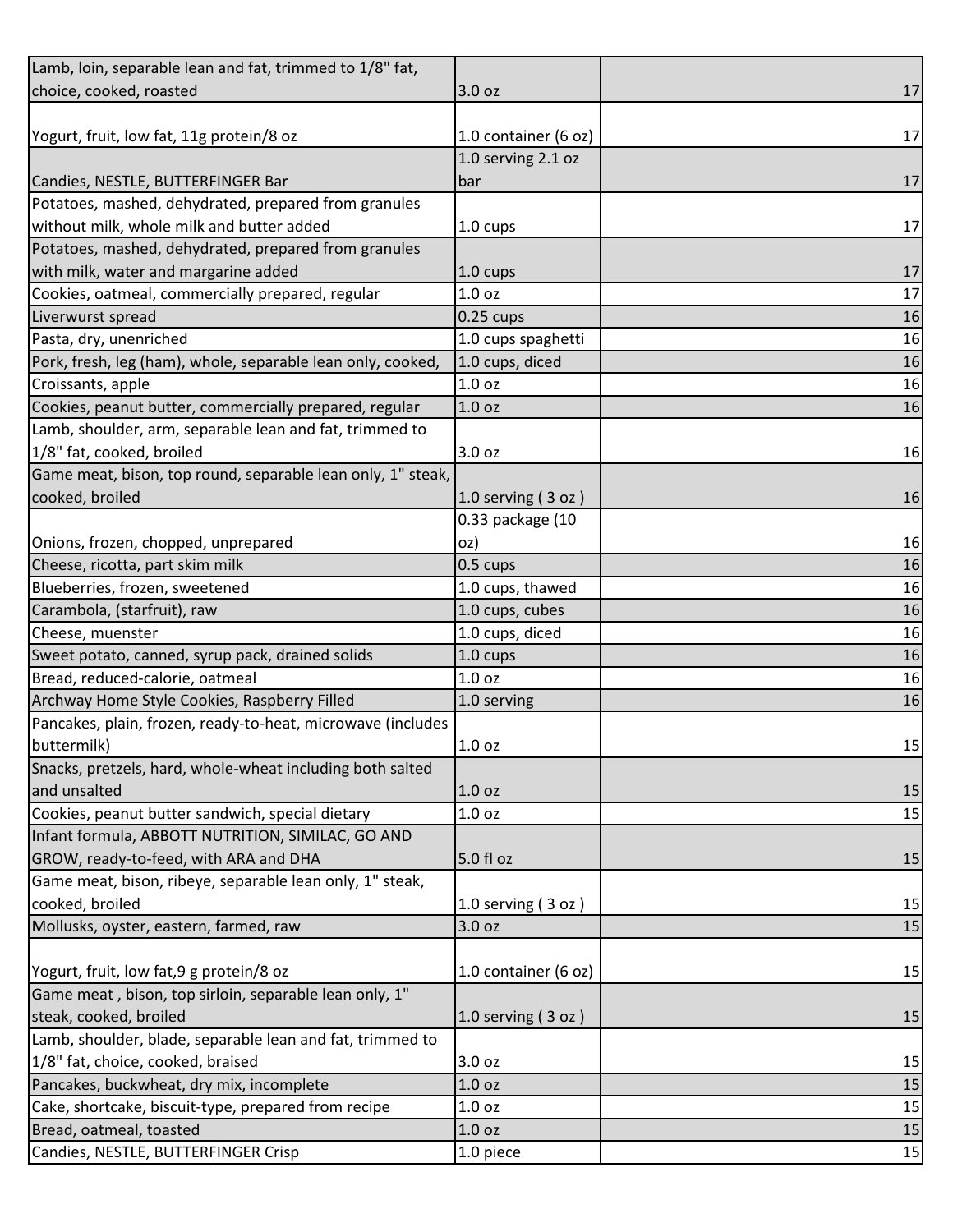| Milk, dry, nonfat, regular, without added vitamin A and            | $0.25$ cups        | 15 |
|--------------------------------------------------------------------|--------------------|----|
| Croutons, seasoned                                                 | $0.5$ oz           | 15 |
| Pokeberry shoots, (poke), cooked, boiled, drained, without         | 1.0 cups           | 15 |
| Rice, white, long-grain, regular, raw, unenriched                  | 1.0 cups           | 15 |
| Milk, nonfat, fluid, protein fortified, with added vitamin A       |                    |    |
| and vitamin D (fat free and skim)                                  | 1.0 cups           | 15 |
| Soup, onion, canned, condensed                                     | 0.5 cups (4 fl oz) | 15 |
| Milk, reduced fat, fluid, 2% milkfat, protein fortified, with      |                    |    |
| added vitamin A and vitamin D                                      | 1.0 cups           | 15 |
| Milk, lowfat, fluid, 1% milkfat, protein fortified, with added     |                    |    |
| vitamin A and vitamin D                                            | 1.0 cups           | 15 |
| Crackers, standard snack-type, regular                             | 5.0 crackers       | 15 |
| Potatoes, mashed, dehydrated, prepared from flakes                 |                    |    |
| without milk, whole milk and butter added                          | 1.0 cups           | 15 |
| Fish, pike, northern, cooked, dry heat                             | 3.0 oz             | 14 |
| Veal, shank (fore and hind), separable lean and fat, cooked,       | 3.0 oz             | 14 |
| Currants, zante, dried                                             | 1.0 cups           | 14 |
| Crackers, standard snack-type, sandwich, with cheese filling       | $0.5$ oz           | 14 |
| Cookies, vanilla sandwich with creme filling                       | 1.0 <sub>oz</sub>  | 14 |
| Milk, dry, nonfat, calcium reduced                                 | 1.0 <sub>oz</sub>  | 14 |
| Milk, buttermilk, dried                                            | $0.25$ cups        | 14 |
| Archway Home Style Cookies, Iced Oatmeal                           | 1.0 serving        | 14 |
| Archway Home Style Cookies, Date Filled Oatmeal                    | 1.0 serving        | 14 |
| Chicory roots, raw                                                 | 1.0 root           | 14 |
| Martha White Foods, Martha White's Chewy Fudge Brownie 1.0 serving |                    | 14 |
| Cake, coffeecake, cinnamon with crumb topping, dry mix,            | 1.0 <sub>oz</sub>  | 14 |
| Cookies, brownies, dry mix, sugar free                             | 1.0 <sub>oz</sub>  | 14 |
| Mollusks, octopus, common, raw                                     | 3.0 oz             | 14 |
| Lamb, rib, separable lean and fat, trimmed to 1/8" fat,            |                    |    |
| choice, cooked, roasted                                            | 3.0 oz             | 14 |
| Cheese, cottage, creamed, large or small curd                      | 4.0 oz             | 14 |
| Cheese, cottage, lowfat, 1% milkfat                                | 4.0 oz             | 14 |
| Bread, whole-wheat, commercially prepared                          | 1.0 slice          | 13 |
|                                                                    | 1.0 fruit (2-1/2"  |    |
| Persimmons, japanese, raw                                          | dia)               | 13 |
| Cake, sponge, commercially prepared                                | 1.0 <sub>oz</sub>  | 13 |
| Cookies, chocolate wafers                                          | 1.0 <sub>oz</sub>  | 13 |
| Bread, irish soda, prepared from recipe                            | 1.0 <sub>oz</sub>  | 13 |
| Cheese, swiss                                                      | 1.0 cups, diced    | 13 |
| Cheese, provolone                                                  | 1.0 cups, diced    | 13 |
| Carrots, canned, regular pack, drained solids                      | 1.0 cups, sliced   | 13 |
| Cereals, QUAKER, Instant Oatmeal Organic, Regular                  | 1.0 packet         | 13 |
|                                                                    | 1.0 patty (yield   |    |
|                                                                    | from $112.7$ g raw |    |
| Game meat, bison, ground, cooked, pan-broiled                      | meat)              | 13 |
|                                                                    | 0.25 cups (1 NLEA  |    |
| Cereals, CREAM OF RICE, dry                                        | serving)           | 13 |
| Cheese, cottage, nonfat, uncreamed, dry, large or small            | 1.0 cups (not      |    |
| curd                                                               | packed)            | 13 |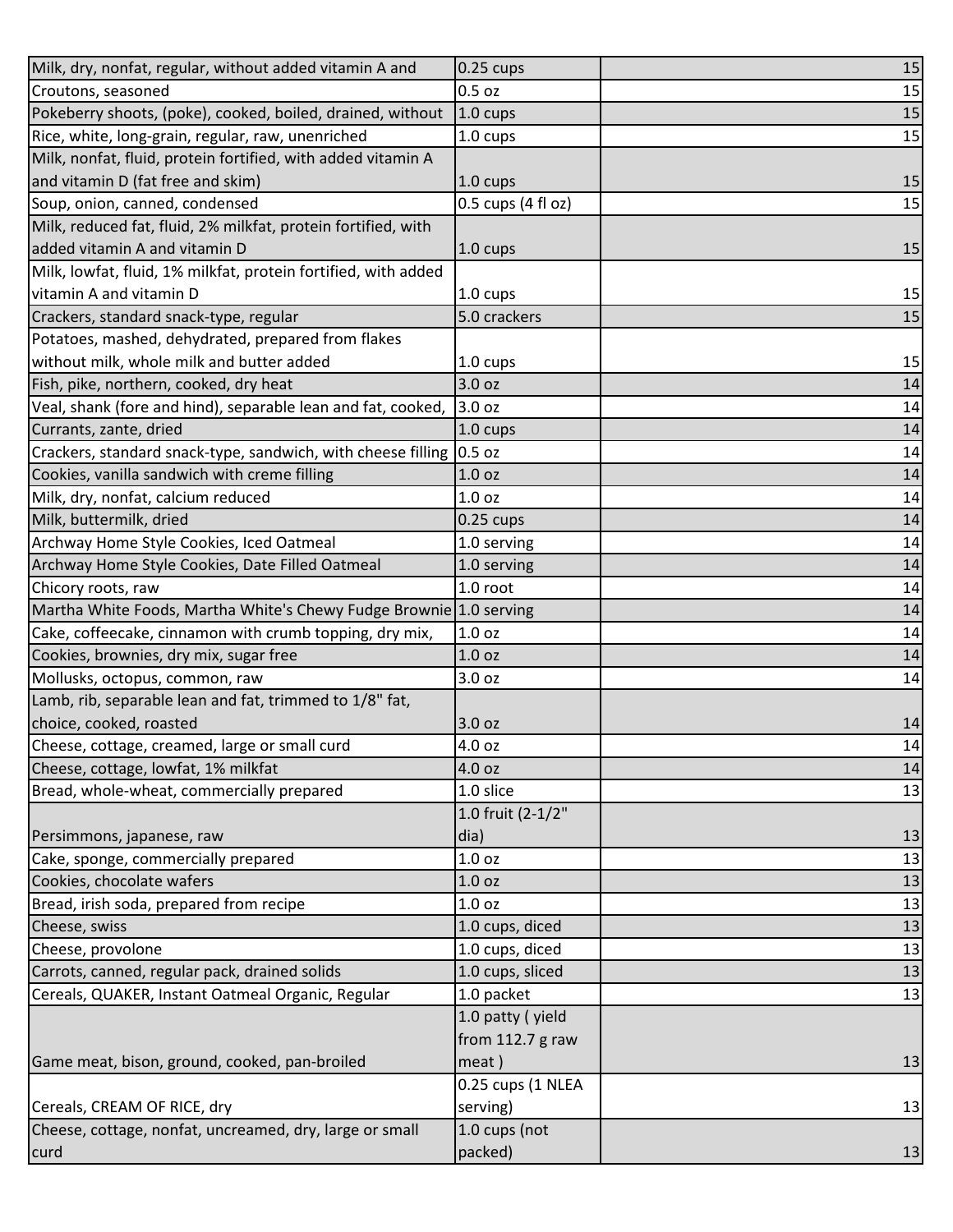| Cookies, chocolate sandwich, with extra creme filling          | 1.0 <sub>oz</sub>    | 13 |
|----------------------------------------------------------------|----------------------|----|
| Nuts, chestnuts, chinese, boiled and steamed                   | 1.0 <sub>oz</sub>    | 13 |
| Cookies, oatmeal, commercially prepared, special dietary       | 1.0 <sub>oz</sub>    | 13 |
| Kale, raw                                                      | 1.0 cups             | 13 |
|                                                                | 16.0 crackers 1      |    |
| Crackers, wheat, regular                                       | serving              | 13 |
| Nabisco, Nabisco Grahams Crackers                              | 1.0 serving          | 13 |
| Potatoes, baked, skin, without salt                            | 1.0 skin             | 13 |
| Snacks, potato chips, fat free, salted                         | 1.0 <sub>oz</sub>    | 13 |
| Tomatoes, red, ripe, canned, stewed                            | 1.0 cups             | 13 |
| Veal, breast, whole, boneless, separable lean only, cooked,    | 3.0 oz               | 13 |
| Fish, salmon, pink, canned, without salt, solids with bone     | 3.0 oz               | 13 |
| Lamb, rib, separable lean and fat, trimmed to 1/8" fat,        |                      |    |
| choice, cooked, broiled                                        | 3.0 oz               | 13 |
| Chicken, broilers or fryers, dark meat, meat only, cooked,     | $1.0 \text{ cups}$   | 13 |
| Milk, chocolate, fluid, commercial, whole, with added          |                      |    |
| vitamin A and vitamin D                                        | $1.0 \text{ cups}$   | 12 |
| Turnips, frozen, cooked, boiled, drained, without salt         | 1.0 cups             | 12 |
| Braunschweiger (a liver sausage), pork                         | 1.0 <sub>oz</sub>    | 12 |
| Beef, flank, steak, separable lean and fat, trimmed to 0" fat, |                      |    |
| all grades, raw                                                | 4.0 oz               | 12 |
|                                                                |                      |    |
| Cheese substitute, mozzarella                                  | 1.0 cups, shredded   | 12 |
| Beef, loin, top loin, separable lean and fat, trimmed to 1/8"  |                      |    |
| fat, select, raw                                               | 4.0 oz               | 12 |
| Cheese, cottage, creamed, with fruit                           | 4.0 oz               | 12 |
| Egg substitute, powder                                         | 0.35 oz              | 12 |
| Crackers, rusk toast                                           | $0.5$ oz             | 12 |
| Crackers, standard snack-type, sandwich, with peanut           | $0.5$ oz             | 12 |
| Milk, producer, fluid, 3.7% milkfat                            | $1.0 \text{ cups}$   | 12 |
| Crackers, melba toast, rye (includes pumpernickel)             | 0.5 oz               | 12 |
| Cookies, sugar wafer, with creme filling, sugar free           | 1.0 <sub>oz</sub>    | 12 |
| Peppers, pasilla, dried                                        | 1.0 pepper           | 12 |
| Mollusks, oyster, eastern, wild, cooked, moist heat            | 3.0 oz               | 12 |
|                                                                |                      |    |
| Yogurt, plain, whole milk                                      | 1.0 container (6 oz) | 12 |
| Fish, cisco, raw                                               | 1.0 fillet           | 12 |
| Barley flour or meal                                           | 1.0 cups             | 12 |
| Cake, coffeecake, creme-filled with chocolate frosting         | 1.0 <sub>oz</sub>    | 12 |
|                                                                | 0.5 cups (1 NLEA     |    |
| Cereals, QUAKER, QUAKER MultiGrain Oatmeal, dry                | serving)             | 12 |
| Crackers, saltines, whole wheat (includes multi-grain)         | 1.0 serving          | 11 |
| Kale, frozen, unprepared                                       | 1.0 cups             | 11 |
| Snacks, potato sticks                                          | 1.0 oz               | 11 |
| Pork, fresh, variety meats and by-products, feet, raw          | 4.0 oz               | 11 |
| Beef, tenderloin, steak, separable lean and fat, trimmed to    |                      |    |
| 1/8" fat, select, raw                                          | 4.0 oz               | 11 |
| Potatoes, flesh and skin, raw                                  | 0.5 cups, diced      | 11 |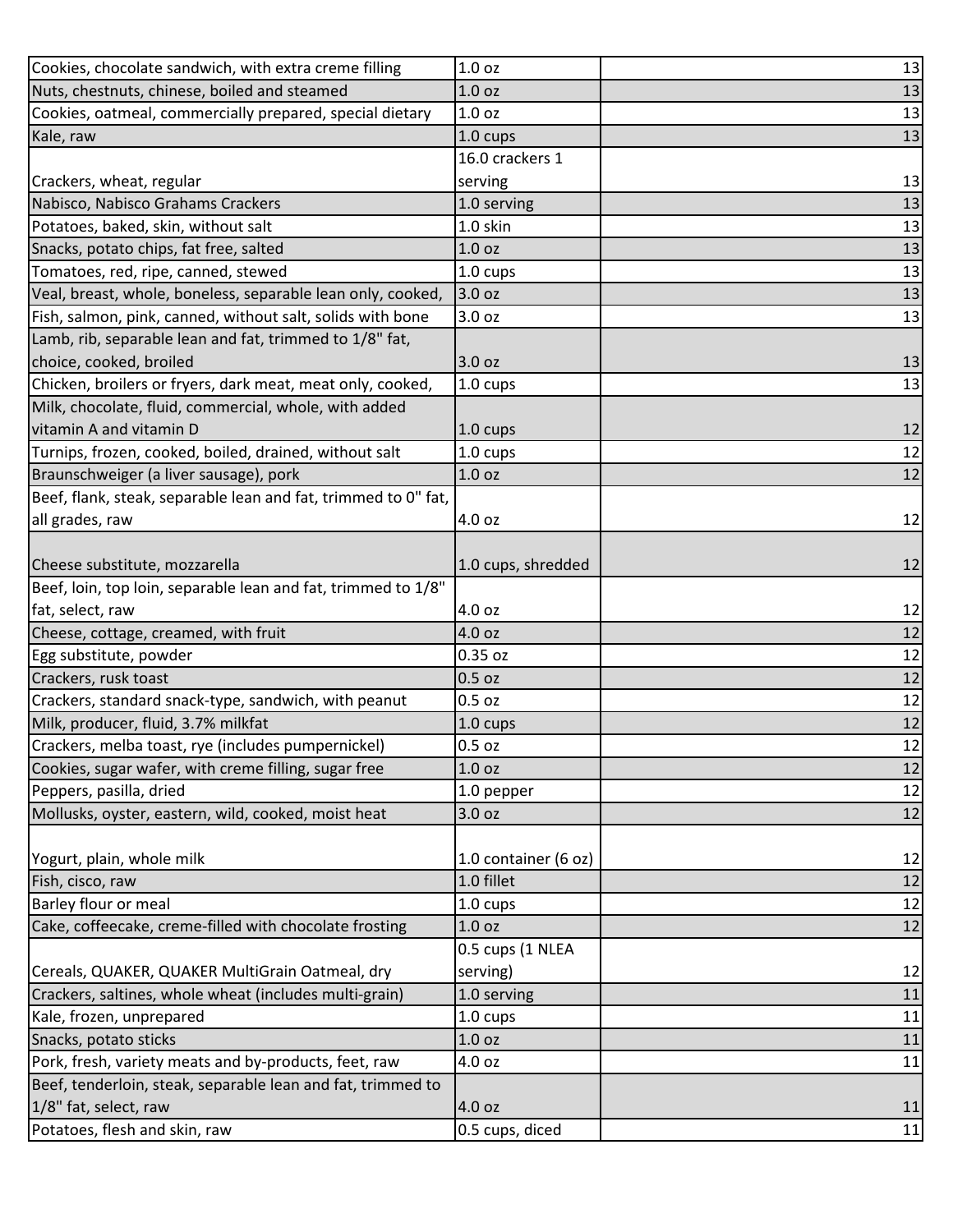|                                                            | 1.0 cups, chopped  |                  |
|------------------------------------------------------------|--------------------|------------------|
| Turkey, all classes, back, meat and skin, cooked, roasted  | or diced           | 11               |
| Noodles, egg, unenriched, cooked, without added salt       | 1.0 cups           | 11               |
| Veal, breast, whole, boneless, separable lean and fat,     |                    |                  |
| cooked, braised                                            | 3.0 oz             | 11               |
| Noodles, egg, dry, unenriched                              | 1.0 cups           | 11               |
| Snacks, oriental mix, rice-based                           | 1.0 <sub>oz</sub>  | 11               |
| Cake, snack cakes, creme-filled, sponge                    | 1.0 <sub>oz</sub>  | 11               |
| Tree fern, cooked, without salt                            | 0.5 cups, chopped  | 11               |
|                                                            | 1.0 cups (1/2"     |                  |
| Bamboo shoots, raw                                         | slices)            | 11               |
| Purslane, cooked, boiled, drained, without salt            | 1.0 cups           | 10               |
| Cheese, blue                                               | 1.0 <sub>oz</sub>  | 10               |
|                                                            | 1.0 steak (yield   |                  |
| Game meat, deer, top round, separable lean only, 1" steak, | from $134.9$ g raw |                  |
| cooked, broiled                                            | meat)              | 10               |
| Fish, haddock, raw                                         | 3.0 oz             | 10               |
| Beef, round, top round, steak, separable lean and fat,     |                    |                  |
| trimmed to 1/8" fat, prime, cooked, broiled                | 3.0 oz             | 10               |
| Chicken, broilers or fryers, back, meat only, raw          | 4.0 oz             | 10               |
| Bologna, pork and turkey, lite                             | 1.0 serving 2 oz   | 10               |
| Crackers, wheat, sandwich, with peanut butter filling      | 0.5 oz             | 10               |
| Cookies, oatmeal, with raisins                             | 1.0 <sub>oz</sub>  | 10               |
| Cookies, oatmeal, refrigerated dough                       | 1.0 <sub>oz</sub>  | 10               |
| Cookies, fig bars                                          | 1.0 <sub>oz</sub>  | 10               |
| Cherries, sweet, canned, water pack, solids and liquids    | 1.0 cups, pitted   | 10               |
| Carrots, canned, no salt added, solids and liquids         | 0.5 cups slices    | 10               |
| Cheese spread, pasteurized process, American               | 1.0 cups, diced    | 10               |
| Chicken, broilers or fryers, drumstick, meat and skin,     | 1.0 cups, chopped  |                  |
| cooked, stewed                                             | or diced           | 10               |
|                                                            | 1.0 piece (1/12 of |                  |
| Cake, angelfood, commercially prepared                     | 12 oz cake)        | $10\,$           |
| Pears, raw                                                 | 1.0 cups, slices   | 10               |
| Potatoes, french fried, cottage-cut, salt not added in     |                    |                  |
| processing, frozen, as purchased                           | 10.0 strips        | 10               |
| Taro, tahitian, cooked, without salt                       | 1.0 cups slices    | 10               |
| Mountain yam, hawaii, raw                                  | 0.5 cups, cubes    | 10               |
|                                                            | 1.0 piece (1/12 of |                  |
| Cake, angelfood, dry mix, prepared                         | 10" dia)           | 10               |
| Infant formula, MEAD JOHNSON, ENFAMIL, Premature, with     |                    |                  |
| iron, 24 calories, ready-to-feed                           | 1.0 fl oz          | 9                |
| Fish, trout, mixed species, cooked, dry heat               | 1.0 fillet         | $\overline{9}$   |
| Cookies, chocolate chip, commercially prepared, regular,   |                    |                  |
| higher fat, enriched                                       | 1.0 cookie         | $\boldsymbol{9}$ |
| Crackers, wheat, sandwich, with cheese filling             | $0.5$ oz           | $\boldsymbol{9}$ |
| Cheese, cottage, lowfat, 2% milkfat                        | 4.0 oz             | $\boldsymbol{9}$ |
| Gooseberries, raw                                          | 1.0 cups           | $\boldsymbol{9}$ |
| Currants, red and white, raw                               | 1.0 cups           | $\boldsymbol{9}$ |
| Snacks, granola bars, soft, uncoated, peanut butter        | $1.0$ bar $(1$ oz) | $\boldsymbol{9}$ |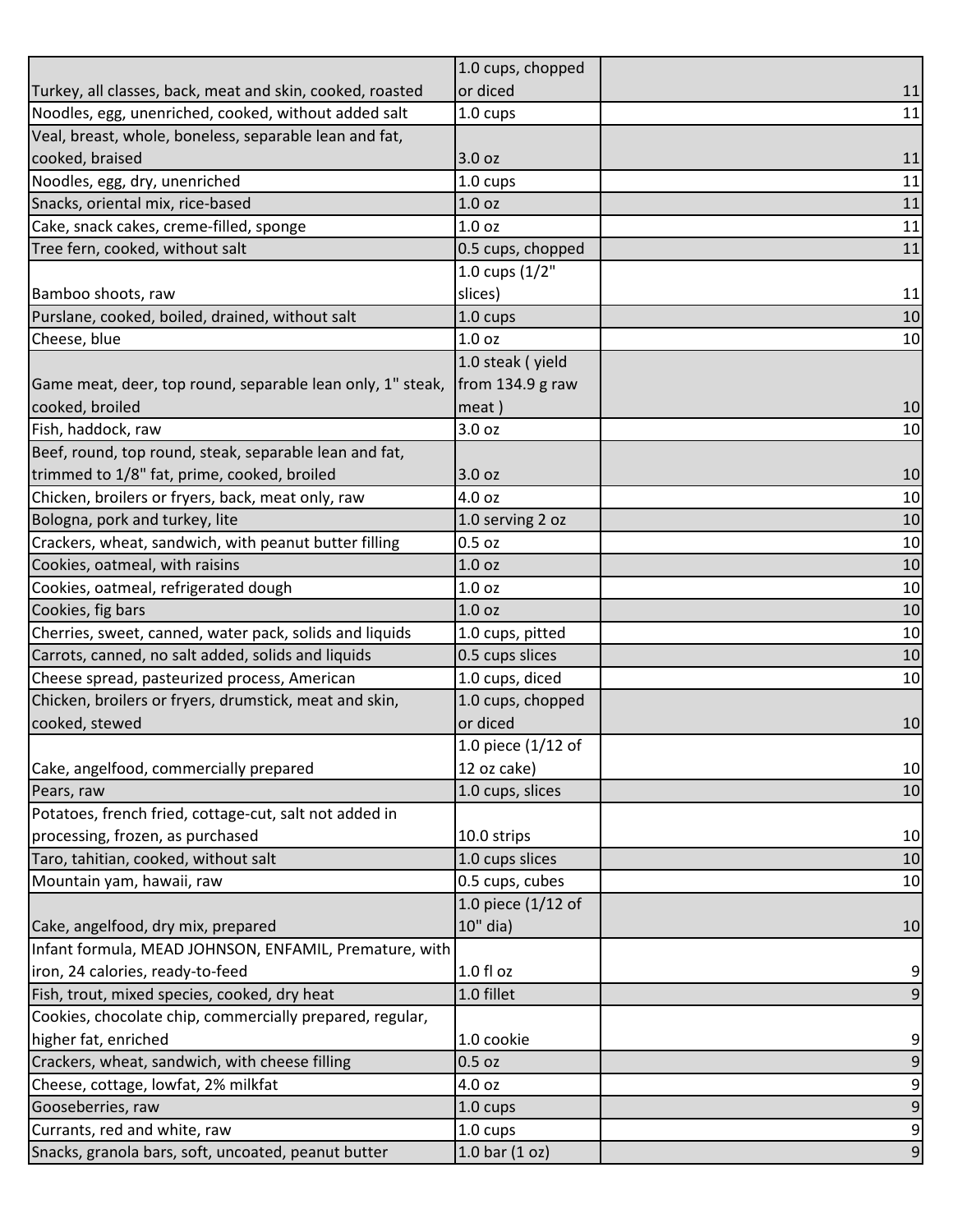| Snacks, pork skins, barbecue-flavor                                                               | 1.0 <sub>oz</sub>    | 9              |
|---------------------------------------------------------------------------------------------------|----------------------|----------------|
| Fish, trout, rainbow, farmed, cooked, dry heat                                                    | 1.0 fillet           | 9              |
| Beef, top sirloin, steak, separable lean only, trimmed to 0"                                      |                      |                |
| fat, choice, cooked, broiled                                                                      | 3.0 oz               | 8              |
| Mollusks, oyster, eastern, wild, cooked, dry heat                                                 | 3.0 <sub>oz</sub>    |                |
| Beef, round, top round, steak, separable lean and fat,                                            |                      |                |
| trimmed to 1/8" fat, choice, cooked, broiled                                                      | 3.0 oz               | 8              |
| Fish, grouper, mixed species, cooked, dry heat                                                    | 3.0 oz               | 8              |
| Fish, scup, cooked, dry heat                                                                      | 1.0 fillet           | 8              |
| Fish, tuna, skipjack, fresh, cooked, dry heat                                                     | 3.0 oz               | 8              |
| Beef, shank crosscuts, separable lean only, trimmed to 1/4"                                       |                      |                |
| fat, choice, cooked, simmered                                                                     | 3.0 oz               | 8              |
| Fish, lingcod, cooked, dry heat                                                                   | 3.0 <sub>oz</sub>    | 8              |
| Nuts, almond butter, plain, with salt added                                                       | 1.0 tbsp             | 8              |
| Cheese, pasteurized process, swiss                                                                | 1.0 cups, diced      | 8              |
| Onions, dehydrated flakes                                                                         | 1.0 tbsp             | 8              |
| Cookies, brownies, prepared from recipe                                                           | 1.0 <sub>oz</sub>    | 8              |
| Seeds, sesame flour, low-fat                                                                      | 1.0 <sub>oz</sub>    | 8              |
| Fish, cod, Pacific, raw (may have been previously frozen)                                         | 1.0 fillet           | 8              |
| Salami, pork, beef, less sodium                                                                   | 3.0 oz               | 8              |
| Noodles, japanese, somen, dry                                                                     | 2.0 <sub>oz</sub>    | 8              |
| Pork, fresh, leg (ham), whole, separable lean and fat, raw                                        | 4.0 oz               | 8              |
| Cheese food, pasteurized process, American, vitamin D                                             | 1.0 cups             | 8              |
| Turkey, drumstick, from whole bird, meat only, raw                                                | 4.0 oz               | 8              |
|                                                                                                   | 1.0 cups, halves or  |                |
|                                                                                                   |                      |                |
| Peaches, canned, extra heavy syrup pack, solids and liquids                                       | slices               | 8              |
|                                                                                                   |                      |                |
| Cheese, mozzarella, whole milk                                                                    | 1.0 cups, shredded   | 8              |
| Cherries, sour, red, frozen, unsweetened (Includes foods for                                      |                      |                |
| USDA's Food Distribution Program)                                                                 | 1.0 cups, unthawed   | 8              |
| Pie, blueberry, commercially prepared                                                             | 1.0 <sub>oz</sub>    | 8 <sup>1</sup> |
| Pie, cherry, commercially prepared                                                                | 1.0 <sub>oz</sub>    | 8              |
| Pie, banana cream, prepared from recipe                                                           | 1.0 <sub>oz</sub>    | 8              |
| Cookies, oatmeal, refrigerated dough, baked                                                       | 1.0 <sub>oz</sub>    | 8              |
| Beef, loin, bottom sirloin butt, tri-tip roast, separable lean                                    |                      |                |
| only, trimmed to 0" fat, all grades, cooked, roasted                                              | 3.0 oz               | 8              |
| Fish, grouper, mixed species, raw                                                                 | 3.0 oz               | 8              |
| Game meat, elk, round, separable lean only, cooked,                                               |                      |                |
| broiled                                                                                           | 1.0 serving $(3 oz)$ | 8              |
| Turkey, all classes, leg, meat and skin, cooked, roasted                                          | 3.0 oz               | 8              |
| Chicken, broilers or fryers, meat and skin, cooked, fried,                                        | 3.0 oz               | 8              |
| Beef, chuck, top blade, separable lean only, trimmed to 0"                                        |                      |                |
| fat, select, cooked, broiled                                                                      | 3.0 oz               | 8              |
| Turkey from whole, light meat, meat only, with added                                              |                      |                |
| solution, cooked, roasted                                                                         | 3.0 oz               | 8              |
| Beef, round, top round, separable lean and fat, trimmed to                                        |                      |                |
| 1/8" fat, select, cooked, braised                                                                 | 3.0 oz               | 8              |
| Fish, salmon, coho, wild, cooked, moist heat<br>Turkey, whole, breast, meat only, cooked, roasted | 3.0 oz<br>3.0 oz     | 8<br>8         |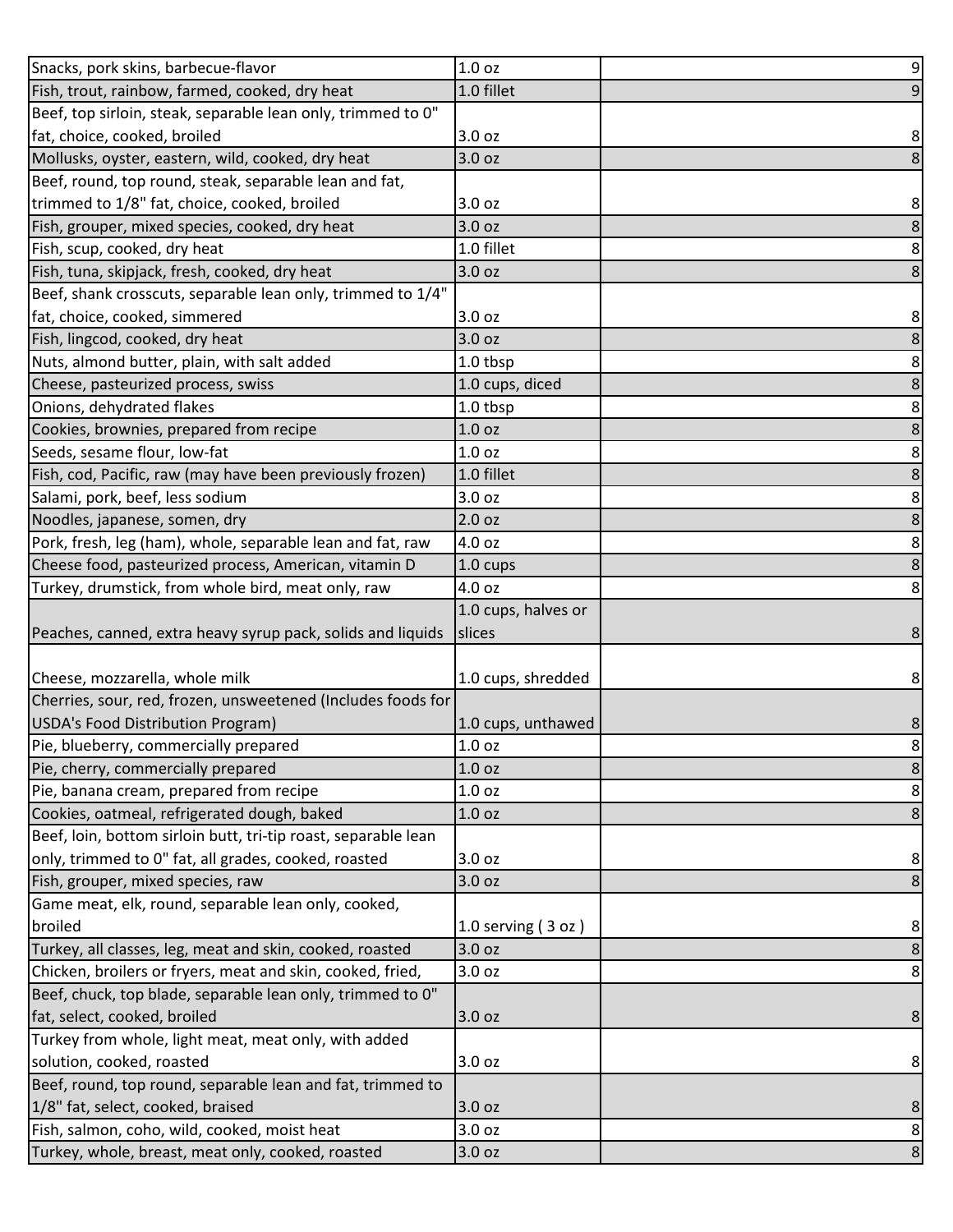| Turkey, whole, dark meat, meat and skin, cooked, roasted                                   | 3.0 oz               | 8 <sup>1</sup>      |
|--------------------------------------------------------------------------------------------|----------------------|---------------------|
| Beef, brisket, flat half, separable lean and fat, trimmed to 0"                            |                      |                     |
| fat, select, cooked, braised                                                               | 3.0 oz               | 8                   |
| Fish, flatfish (flounder and sole species), cooked, dry heat                               | 1.0 fillet           | 8                   |
|                                                                                            | 1.0 patty (yield     |                     |
|                                                                                            | from $104.1$ g raw   |                     |
| Game meat, elk, ground, cooked, pan-broiled                                                | meat)                | 8                   |
|                                                                                            | 1.0 cups, halves or  |                     |
| Peaches, canned, light syrup pack, solids and liquids                                      | slices               | 8                   |
| Apricots, dried, sulfured, stewed, without added sugar                                     | 1.0 cups, halves     | 8                   |
| Fruit cocktail, (peach and pineapple and pear and grape and                                |                      |                     |
| cherry), canned, heavy syrup, solids and liquids                                           | 1.0 cups             | 7                   |
| Crackers, rye, wafers, seasoned                                                            | $0.5$ oz             | 7                   |
| Beverages, V8 V-FUSION Juices, Peach Mango                                                 | 1.0 serving 8 oz     | 7                   |
| Snacks, tortilla chips, nacho-flavor, reduced fat                                          | 1.0 <sub>oz</sub>    | 7                   |
| Grapes, canned, thompson seedless, water pack, solids and                                  | 1.0 cups             | 7                   |
| Fruit salad, (peach and pear and apricot and pineapple and                                 |                      |                     |
| cherry), canned, water pack, solids and liquids                                            | 1.0 cups             | 7                   |
| Cereals, CREAM OF RICE, cooked with water, with salt                                       | 1.0 cups             |                     |
|                                                                                            | 1.0 cups, halves or  |                     |
| Peaches, canned, water pack, solids and liquids                                            | slices               | 7                   |
| Infant formula, ABBOTT NUTRITION, SIMILAC, For Spit Up,                                    |                      |                     |
| powder, with ARA and DHA                                                                   | 1.0 scoop            | 71                  |
| Peaches, dehydrated (low-moisture), sulfured, stewed                                       | $1.0 \text{ cups}$   |                     |
|                                                                                            | 1.0 cups chopped     |                     |
| Chicken, gizzard, all classes, cooked, simmered                                            | or dice              | 7                   |
| Potatoes, boiled, cooked without skin, flesh, with salt                                    | $0.5 \text{ cups}$   | 7                   |
| Potatoes, boiled, cooked without skin, flesh, without salt                                 | 0.5 cups             | 7                   |
|                                                                                            | 1.0 medium (2" dia,  |                     |
| Sweet potato, cooked, baked in skin, flesh, with salt                                      | 5" long, raw)        | 7                   |
| Fish, cod, Atlantic, canned, solids and liquid                                             | 3.0 oz               | $\overline{z}$      |
| Turkey, retail parts, thigh, meat and skin, cooked, roasted                                | 3.0 oz               | 7                   |
| Beef, short loin, porterhouse steak, separable lean only,                                  |                      |                     |
| trimmed to 0" fat, choice, cooked, broiled                                                 | 3.0 oz               | 7                   |
| Beef, top sirloin, steak, separable lean and fat, trimmed to                               |                      |                     |
| 1/8" fat, choice, cooked, broiled<br>Beef, ground, 90% lean meat / 10% fat, patty, cooked, | 3.0 oz<br>3.0 oz     | 7<br>$\overline{7}$ |
| Beef, tenderloin, steak, separable lean and fat, trimmed to                                |                      |                     |
| 1/8" fat, all grades, cooked, broiled                                                      | 3.0 oz               | 7                   |
| Pork, fresh, shoulder, whole, separable lean and fat,                                      |                      |                     |
| cooked, roasted                                                                            | 1.0 cups, diced      | 7                   |
|                                                                                            | 1.0 unit (yield from |                     |
| Chicken, broilers or fryers, dark meat, meat and skin,                                     | 1 lb ready-to-cook   |                     |
| cooked, stewed                                                                             | chicken)             | 7                   |
| Carrots, frozen, unprepared (Includes foods for USDA's                                     |                      |                     |
| Food Distribution Program)                                                                 | 0.5 cups slices      | 6                   |
| Soup, chicken gumbo, canned, condensed                                                     | 0.5 cups (4 fl oz)   | 6                   |
| Cheese, parmesan, grated                                                                   | 1.0 cups             | 6                   |
| Turkey, ground, fat free, patties, broiled                                                 | 3.0 oz               | 6                   |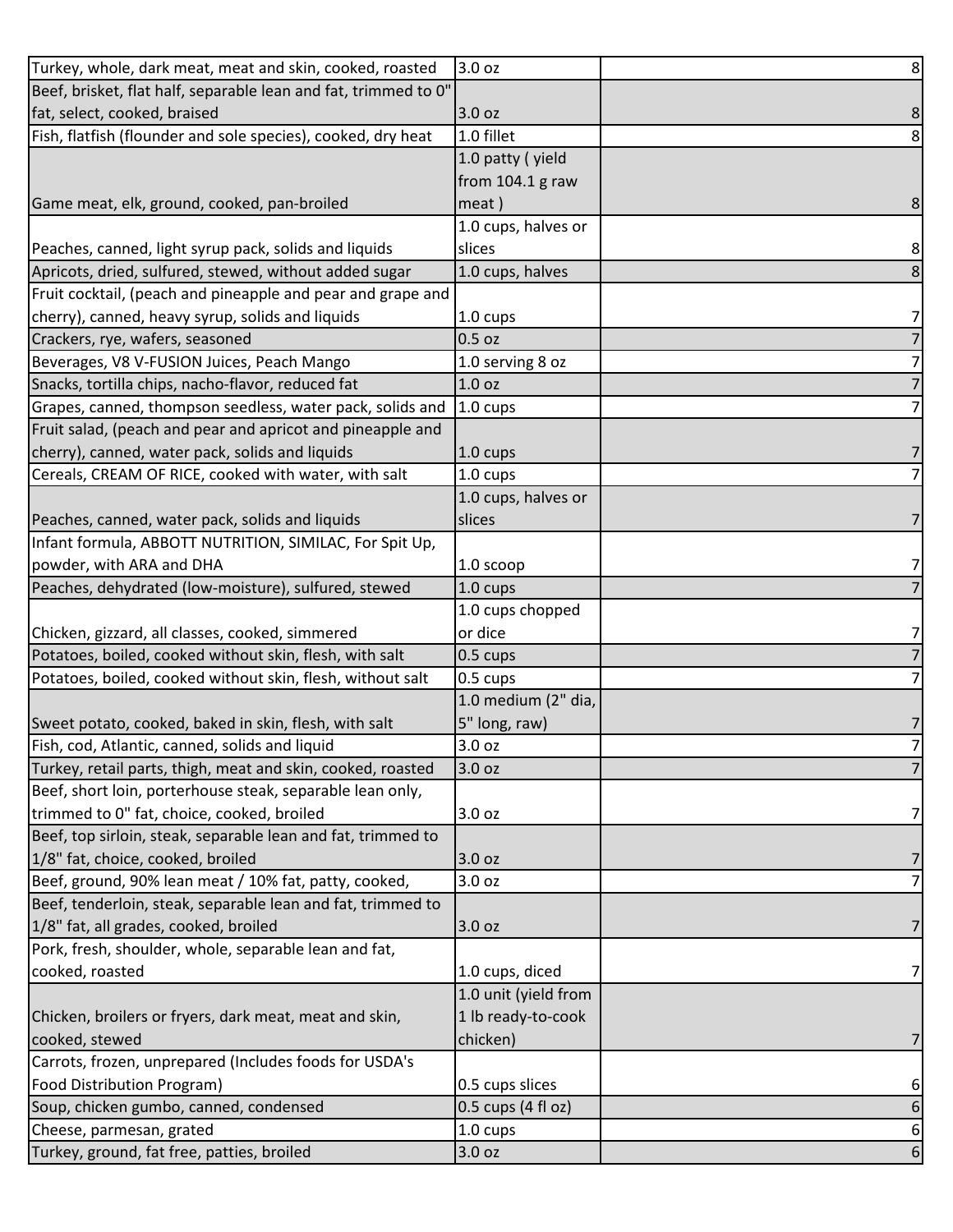| Chicken, broiler, rotisserie, BBQ, back meat only              | 3.0 oz               | 6 |
|----------------------------------------------------------------|----------------------|---|
| Turkey, ground, 93% lean, 7% fat, pan-broiled crumbles         | 3.0 oz               | 6 |
| Beef, loin, top sirloin petite roast, boneless, separable lean |                      |   |
| only, trimmed to 0" fat, select, cooked, roasted               | 3.0 oz               | 6 |
| Beef, chuck, short ribs, boneless, separable lean only,        |                      |   |
| trimmed to 0" fat, choice, cooked, braised                     | 3.0 oz               | 6 |
| Egg, whole, cooked, omelet                                     | 1.0 tbsp             | 6 |
| Fish, yellowtail, mixed species, cooked, dry heat              | 0.5 fillet           | 6 |
| Beet greens, raw                                               | 1.0 cups             | 6 |
| Sausage, pork and turkey, pre-cooked                           | 1.0 serving          | 6 |
| Puddings, chocolate, dry mix, regular, prepared with whole     | 0.5 cups             | 6 |
| Lamb, shoulder, blade, separable lean and fat, trimmed to      |                      |   |
| 1/8" fat, choice, raw                                          | 1.0 oz               | 6 |
|                                                                | 1.0 cups, with pits, |   |
| Cherries, sweet, raw                                           | yields               | 6 |
|                                                                |                      |   |
| Chocolate-flavored hazelnut spread                             | 1.0 serving 2 TBSP   | 5 |
| Apricots, canned, heavy syrup pack, with skin, solids and      | 1.0 cups, halves     | 5 |
| Purslane, raw                                                  | 1.0 cups             | 5 |
|                                                                | 0.75 cups (1 NLEA    |   |
| Cereals ready-to-eat, BARBARA'S PUFFINS, original              | serving)             | 5 |
| Snacks, potato chips, made from dried potatoes, cheese-        | 1.0 <sub>oz</sub>    | 5 |
| Cake, cheesecake, commercially prepared                        | 1.0 <sub>oz</sub>    | 5 |
| Pie, fried pies, fruit                                         | 1.0 <sub>oz</sub>    |   |
| Beef, rib, small end (ribs 10-12), separable lean and fat,     |                      |   |
| trimmed to 1/8" fat, choice, cooked, roasted                   | 3.0 oz               | 5 |
| Fish, seatrout, mixed species, cooked, dry heat                | 3.0 oz               | 5 |
| Guinea hen, meat only, raw                                     | 3.0 oz               | 5 |
| Fish, mahimahi, cooked, dry heat                               | 3.0 oz               | 5 |
| Squab, (pigeon), meat and skin, raw                            | 3.0 oz               | 5 |
|                                                                | 1.0 unit (yield from |   |
|                                                                | 1 lb ready-to-cook   |   |
| Chicken, broilers or fryers, leg, meat only, cooked, fried     | chicken)             | 5 |
| Frozen novelties, No Sugar Added, FUDGSICLE pops               | 1.0 serving          | 5 |
| Sausage, chicken, beef, pork, skinless, smoked                 | 1.0 link             | 5 |
| Fish, ocean perch, Atlantic, cooked, dry heat                  | 1.0 fillet           | 5 |
| Mollusks, oyster, Pacific, raw                                 | 1.0 medium           | 5 |
| Milk, chocolate, fluid, commercial, reduced fat, with added    |                      |   |
| vitamin A and vitamin D                                        | 1.0 cups             | 5 |
| Figs, canned, water pack, solids and liquids                   | 1.0 cups             | 5 |
| Cheese, ricotta, whole milk                                    | 0.5 cups             | 5 |
| Soup, cream of chicken, canned, condensed, reduced             | 0.5 cups             | 5 |
| Soup, chicken, canned, chunky, ready-to-serve                  | 1.0 cups             | 5 |
| Soup, cream of shrimp, canned, prepared with equal             | $1.0 \text{ cups}$   | 5 |
| Game meat, deer, loin, separable lean only, 1" steak,          |                      |   |
| cooked, broiled                                                | 1.0 steak            | 5 |
| Soup, pea, split with ham, canned, chunky, ready-to-serve      | 1.0 cups             | 5 |
| Cream, fluid, light whipping                                   | 1.0 cups, whipped    | 5 |
| Cream, fluid, heavy whipping                                   | 1.0 cups, whipped    | 5 |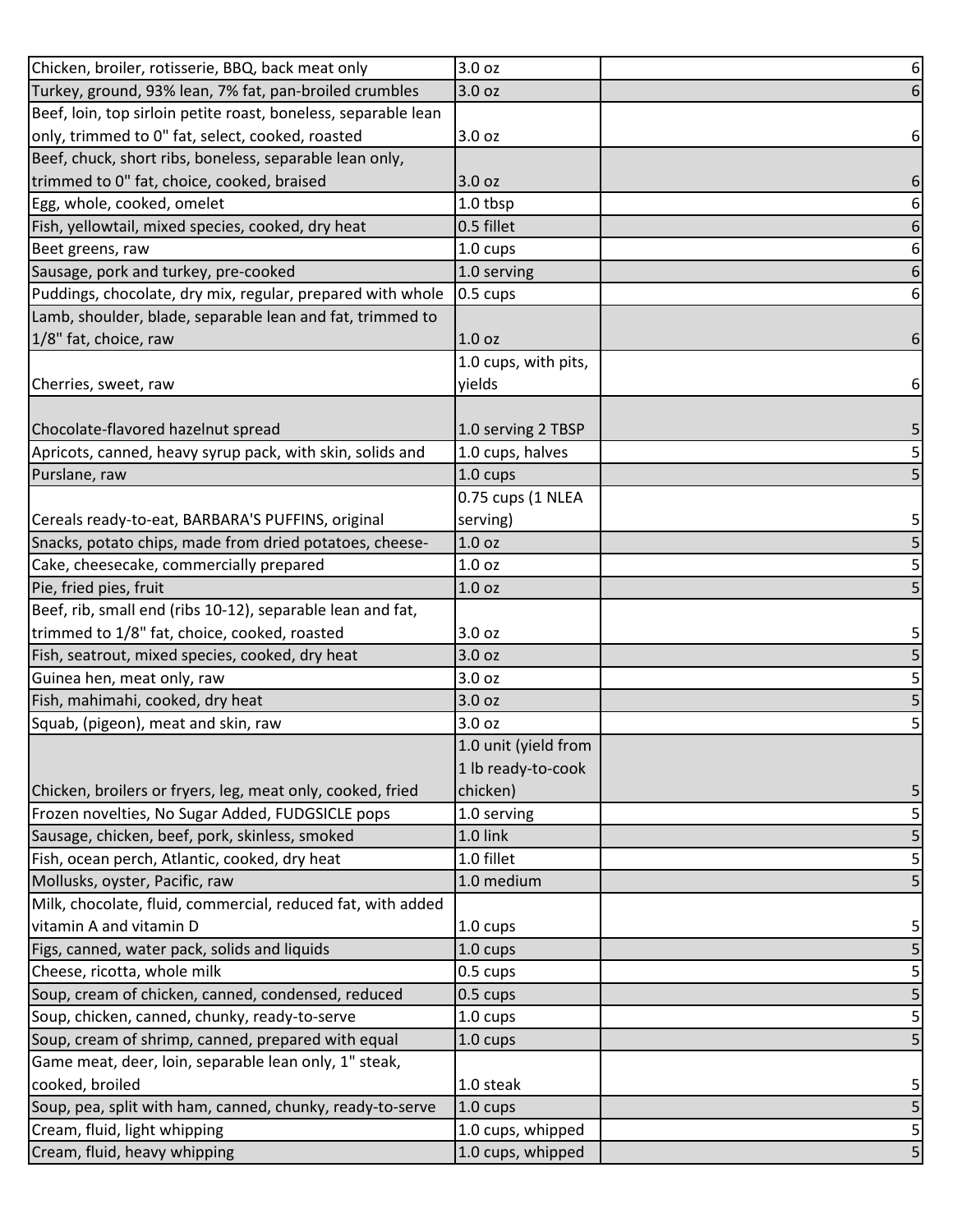| Apricots, dehydrated (low-moisture), sulfured, uncooked       | 1.0 cups             | 5                       |
|---------------------------------------------------------------|----------------------|-------------------------|
| Rice, white, long-grain, regular, cooked, unenriched, with    | 1.0 cups             | 5                       |
| Gravy, beef, canned, ready-to-serve                           | 1.0 cups             | 5                       |
| Gravy, brown instant, dry                                     | 1.0 serving          | 5                       |
| Candies, fudge, chocolate, with nuts, prepared-from-recipe    | 1.0 <sub>oz</sub>    | 5                       |
| Snacks, tortilla chips, low fat, made with olestra, nacho     | 1.0 <sub>oz</sub>    | 5                       |
| Beef, ribeye petite roast/filet, boneless, separable lean     |                      |                         |
| only, trimmed to 0" fat, select, raw                          | 4.0 oz               | 5                       |
|                                                               | 1.0 serving 4 oz     |                         |
| Puddings, rice, ready-to-eat                                  | pudding cups         | 5                       |
| Sausage, turkey, hot, smoked                                  | 2.0 oz               | 4                       |
| Apricots, canned, heavy syrup, drained                        | 1.0 cups, halves     | $\overline{a}$          |
| Veal, shank (fore and hind), separable lean only, raw         | 1.0 <sub>oz</sub>    | 4                       |
| Veal, shank (fore and hind), separable lean and fat, raw      | 1.0 <sub>oz</sub>    | 4                       |
| Beef, round, top round steak, boneless, separable lean and    |                      |                         |
| fat, trimmed to 0" fat, all grades, cooked, grilled           | 3.0 oz               | 4                       |
| Pork, fresh, shoulder, blade, boston (roasts), separable lean |                      |                         |
| and fat, cooked, roasted                                      | 3.0 oz               | 4                       |
| Fish, tuna, white, canned in oil, drained solids              | 3.0 oz               | 4                       |
| Fish, salmon, chum, cooked, dry heat                          | 3.0 oz               | 4                       |
| Pork, fresh, shoulder, blade, boston (steaks), separable lean |                      |                         |
| only, cooked, broiled                                         | 3.0 oz               | 4                       |
| Fish, wolffish, Atlantic, raw                                 | 3.0 oz               | 4                       |
| Pork, fresh, loin, whole, separable lean and fat, cooked,     | 3.0 oz               | 4                       |
| Beef, round, top round steak, boneless, separable lean and    |                      |                         |
| fat, trimmed to 0" fat, choice, cooked, grilled               | 3.0 oz               | 4                       |
| Fish, herring, Pacific, raw                                   | 3.0 oz               | 4                       |
| Chicken, broilers or fryers, leg, meat and skin, cooked,      | 3.0 oz               | 4                       |
| Milk, canned, condensed, sweetened                            | $1.0 f$ l oz         | 4                       |
| Garlic, raw                                                   | 1.0 cups             | $\overline{a}$          |
|                                                               |                      |                         |
| Pastrami, beef, 98% fat-free                                  | 1.0 serving 6 slices | $\overline{\mathbf{r}}$ |
| Cheese, neufchatel                                            | 1.0 <sub>oz</sub>    | 4                       |
| Kanpyo, (dried gourd strips)                                  | 1.0 strip            | 4                       |
|                                                               | 1.0 large (2-1/2"    |                         |
| Figs, raw                                                     | dia)                 | 4                       |
| Candies, MARS SNACKFOOD US, M & M's Milk Chocolate            | 1.0 package (1.69    |                         |
| Candies                                                       | oz)                  | 4                       |
| Rice, white, medium-grain, cooked, unenriched                 | $1.0 \text{ cups}$   | 4                       |
| Fruit cocktail, (peach and pineapple and pear and grape and   |                      |                         |
| cherry), canned, extra light syrup, solids and liquids        | $0.5 \text{ cups}$   | 4                       |
| Grapes, american type (slip skin), raw                        | 1.0 cups             | 4                       |
|                                                               | 1.0 unit (yield from |                         |
|                                                               | 1 lb ready-to-cook   |                         |
| Chicken, broilers or fryers, back, meat and skin, raw         | chicken)             | 4                       |
| Noodles, japanese, somen, cooked                              | 1.0 cups             | 4                       |
|                                                               | 1.0 unit (yield from |                         |
|                                                               | 1 lb ready-to-cook   |                         |
| Chicken, broilers or fryers, light meat, meat only, raw       | chicken)             | 4                       |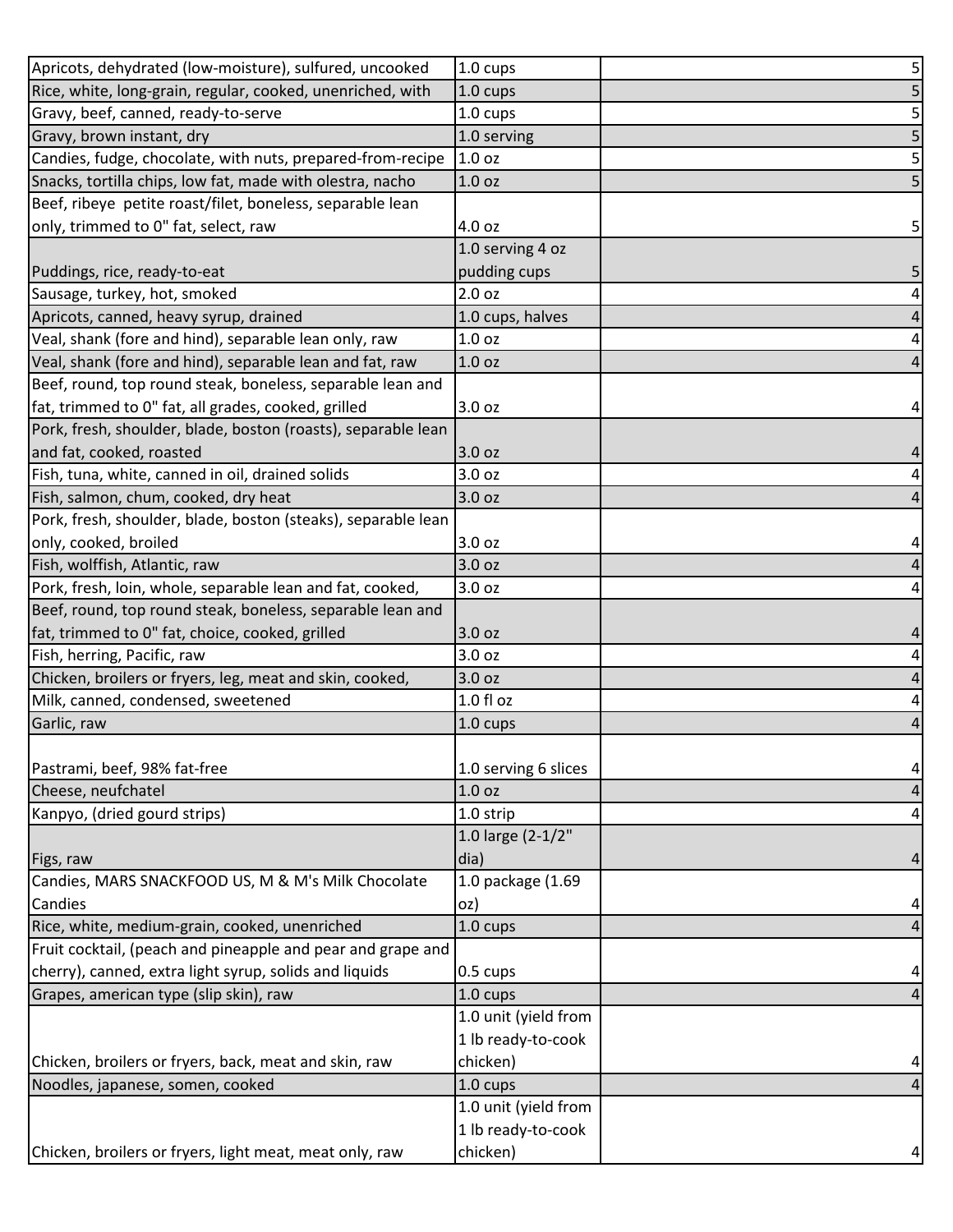| Gourd, white-flowered (calabash), raw                          | 0.5 cups (1" pieces) | 3                         |
|----------------------------------------------------------------|----------------------|---------------------------|
| Nuts, coconut cream, raw (liquid expressed from grated         | 1.0 tbsp             | $\vert$ 3                 |
| Alcoholic beverage, tequila sunrise, canned                    | 1.0 f1 oz            | $\mathsf 3$               |
| Fish, salmon, pink, canned, drained solids                     | 3.0 oz               | $\overline{\mathbf{3}}$   |
| Pork, fresh, variety meats and by-products, brain, cooked,     | 3.0 oz               | $\overline{\mathbf{3}}$   |
| Chicken, dark meat, thigh, meat only, with added solution,     | 4.0 oz               | $\vert$ 3                 |
| Beef, ribeye cap steak, boneless, separable lean only,         |                      |                           |
| trimmed to 0" fat, choice, raw                                 | 4.0 oz               | 3 <sup>1</sup>            |
| Beef, short loin, porterhouse steak, separable lean and fat,   |                      |                           |
| trimmed to 1/8" fat, choice, raw                               | 4.0 oz               | $\vert$ 3                 |
| Beef, brisket, flat half, boneless, separable lean and fat,    |                      |                           |
| trimmed to 0" fat, choice, raw                                 | 4.0 oz               | 3 <sup>1</sup>            |
| Beef, top loin petite roast/filet, boneless, separable lean    |                      |                           |
| and fat, trimmed to 1/8" fat, all grades, raw                  | 4.0 oz               | $\vert$ 3                 |
| Beef, chuck eye roast, boneless, America's Beef Roast,         |                      |                           |
| separable lean and fat, trimmed to 0" fat, all grades, raw     | 4.0 oz               | $\mathbf{3}$              |
| Puddings, chocolate, ready-to-eat, fat free                    | 1.0 serving 4 oz     | $\vert$ 3                 |
| Sausage, Italian, sweet, links                                 | 1.0 link 3 oz        | $\overline{3}$            |
|                                                                |                      |                           |
| Bratwurst, pork, beef and turkey, lite, smoked                 | 1.0 serving 2.33 oz  | 3                         |
| Nabisco, Nabisco Oreo Crunchies, Cookie Crumb Topping          | 1.0 serving          | $\overline{\mathbf{3}}$   |
| Spices, mustard seed, ground                                   | $1.0$ tsp            | $\mathbf{3}$              |
| Candies, HERSHEY'S, ALMOND JOY BITES                           | 18.0 pieces          | $\overline{3}$            |
| Dessert topping, powdered, 1.5 ounce prepared with 1/2         | 1.0 cups             | $\vert$ 3                 |
|                                                                | 1.0 serving (1 hot   |                           |
| Frankfurter, meat                                              | dog)                 | $\overline{\mathbf{3}}$   |
| Sesbania flower, raw                                           | 1.0 flower           | $\overline{3}$            |
| Infant formula, ABBOTT NUTRITION, SIMILAC, For Spit Up,        |                      |                           |
| ready-to-feed, with ARA and DHA                                | 1.0 fl oz            | 3                         |
| Infant formula, GERBER, GOOD START 2, PROTECT PLUS,            |                      |                           |
| ready-to-feed                                                  | 1.0 f1 oz            | $\vert$ 3                 |
| Infant formula, GERBER, GOOD START 2 Soy, with iron,           | $1.0 f$ l oz         | $\overline{\mathbf{3}}$   |
| Infant formula, ABBOTT NUTRITION, SIMILAC, Expert Care,        |                      |                           |
| Diarrhea, ready- to-feed with ARA and DHA                      | 1.0 f1 oz            | $\mathbf{3}$              |
| Infant Formula, GERBER GOOD START 2, GENTLE PLUS,              | 1.0 f1 oz            | $\overline{3}$            |
| Fish, bluefish, raw                                            | 1.0 fillet           | $\vert$ 3                 |
| Milk, canned, evaporated, nonfat, with added vitamin A and     |                      |                           |
| vitamin D                                                      | $1.0 f$ l oz         | 3                         |
| Sausage, turkey, fresh, raw                                    | 1.0 serving          |                           |
| Cake, cherry fudge with chocolate frosting                     |                      | 3                         |
|                                                                | 1.0 <sub>oz</sub>    | $\overline{\mathbf{3}}$   |
| Fish, herring, Atlantic, raw                                   | 1.0 oz, boneless     | $\mathsf 3$               |
| Beerwurst, beer salami, pork and beef                          | 2.0 oz               | $\overline{\mathbf{3}}$   |
| Fish, herring, Atlantic, pickled                               | 1.0 cups             | $\ensuremath{\mathsf{3}}$ |
|                                                                | 1.0 serving 2 oz     | $\mathsf 3$               |
| Beerwurst, pork and beef<br>Cranberry sauce, canned, sweetened | 1.0 cups             | $\mathbf{3}$              |
| Spices, thyme, dried                                           | 1.0 tsp, leaves      | $\overline{3}$            |
|                                                                |                      |                           |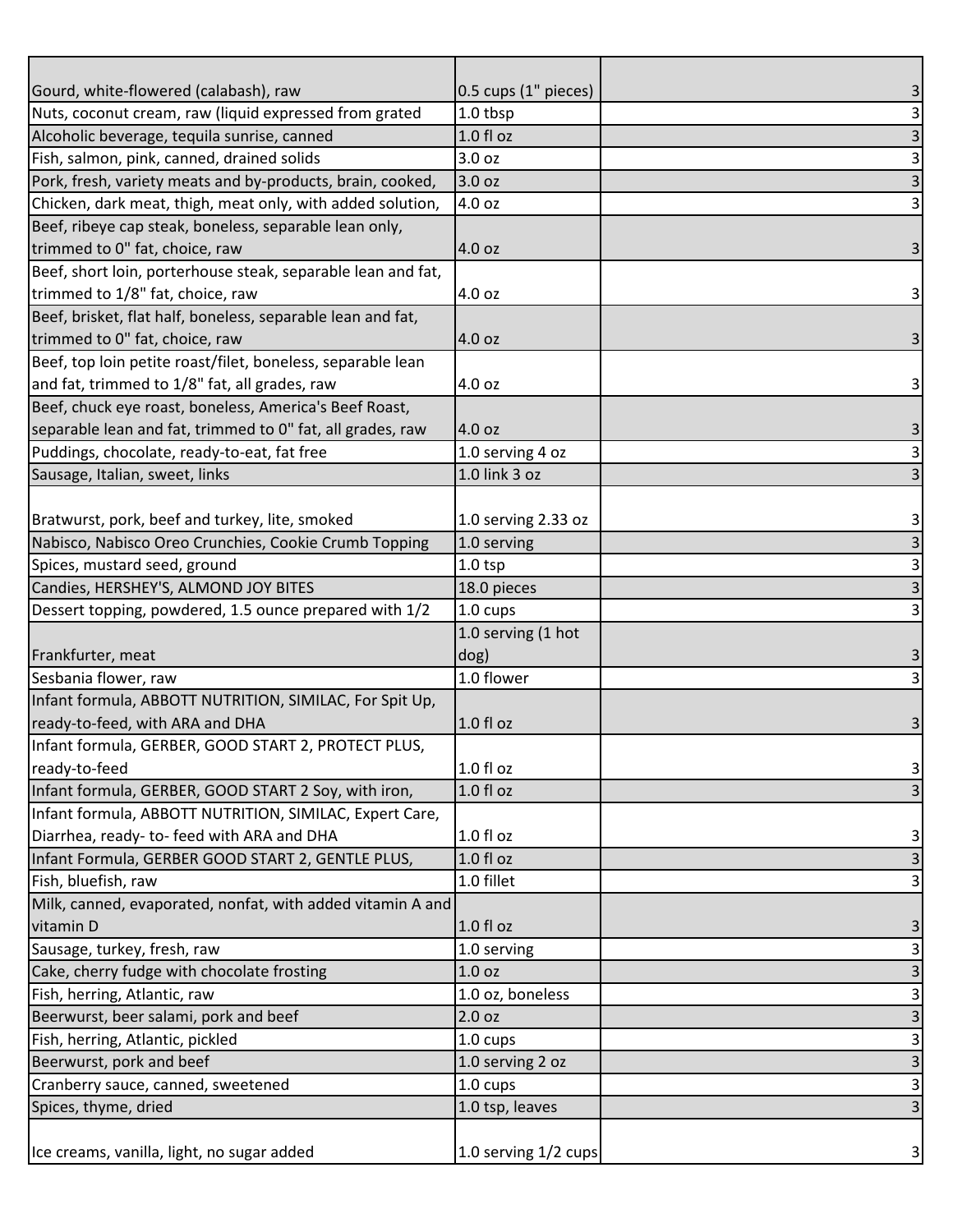| Nuts, coconut cream, canned, sweetened                                 | 1.0 tbsp             | $\overline{\mathbf{3}}$   |
|------------------------------------------------------------------------|----------------------|---------------------------|
| Cereals ready-to-eat, rice, puffed, fortified                          | 1.0 cups             | $\mathbf{3}$              |
| Cheese, mexican, queso chihuahua                                       | 1.0 cups, diced      | $\overline{3}$            |
| Nuts, coconut meat, dried (desiccated), toasted                        | 1.0 <sub>oz</sub>    | $\overline{3}$            |
| Fish, ocean perch, Atlantic, raw                                       | 1.0 oz, boneless     | $\overline{\mathbf{3}}$   |
| Barbecue loaf, pork, beef                                              | 1.0 <sub>oz</sub>    | $\frac{3}{3}$             |
| Nuts, coconut meat, dried (desiccated), not sweetened                  | 1.0 <sub>oz</sub>    |                           |
| Nuts, coconut meat, dried (desiccated), sweetened, flaked,             |                      |                           |
| packaged                                                               | 1.0 cups             | $\vert$ 3                 |
| Gelatin desserts, dry mix, with added ascorbic acid, sodium-           |                      |                           |
| citrate and salt                                                       | 1.0 package (3 oz)   | $\mathbf{3}$              |
| Eggnog                                                                 | 1.0 cups             | $\ensuremath{\mathsf{3}}$ |
| Bologna, chicken, turkey, pork                                         | 1.0 serving          |                           |
| Soup, cream of mushroom, canned, condensed                             | 0.5 cups             | $\frac{1}{3}$             |
| Sauce, cheese, ready-to-serve                                          | $0.25$ cups          | $\overline{\mathbf{3}}$   |
| Milk, canned, evaporated, with added vitamin D and                     |                      |                           |
| without added vitamin A                                                | 1.0 f1 oz            | $\vert$ 3                 |
| Pears, canned, light syrup pack, solids and liquids                    | 1.0 cups, halves     | $\overline{3}$            |
| Tamarind nectar, canned                                                | 1.0 cups             | $\overline{3}$            |
| Soup, cream of celery, canned, prepared with equal volume              | $1.0 \text{ cups}$   | $\overline{2}$            |
| Applesauce, canned, sweetened, without salt                            | 1.0 cups             | $\overline{2}$            |
| Soup, beef broth, bouillon, consomme, prepared with equal              |                      |                           |
| volume water                                                           | 1.0 cups (8 fl oz)   | $\overline{2}$            |
| Beverages, almond milk, sweetened, vanilla flavor, ready-to-88.0 fl oz |                      | $\overline{2}$            |
|                                                                        | 1.0 serving 2.13 oz  |                           |
| Candies, MARS SNACKFOOD US, 3 MUSKETEERS Bar                           | bar                  | $\mathbf{2}$              |
| Beverages, almond milk, chocolate, ready-to-drink                      | 8.0 fl oz            |                           |
| Nabisco, Nabisco Ritz Crackers                                         | 1.0 cracker          | $\frac{2}{2}$             |
| Fish, bluefish, cooked, dry heat                                       | 1.0 fillet           | $\mathbf{2}$              |
|                                                                        | 12.0 oz serving 2.7  |                           |
| Sausage, pork and beef, with cheddar cheese, smoked                    | <b>OZ</b>            | $\overline{2}$            |
| Bologna, meat and poultry                                              | 1.0 slice            | $\overline{\mathbf{c}}$   |
| Frankfurter, pork                                                      | 1.0 link             | $\overline{2}$            |
| Cheese, pasteurized process, American, fortified with                  | 1.0 <sub>oz</sub>    | $\mathbf{2}$              |
| Pork, ground, 96% lean / 4% fat, raw                                   | 4.0 oz               | $\overline{2}$            |
| Chicken, skin (drumsticks and thighs), raw                             | 4.0 oz               | $\overline{2}$            |
|                                                                        | 1.0 unit (yield from |                           |
| Chicken, broilers or fryers, drumstick, meat only, cooked,             | 1 lb ready-to-cook   |                           |
| fried                                                                  | chicken)             | $\overline{2}$            |
| Luncheon meat, pork, ham, and chicken, minced, canned,                 | 2.0 oz 1 NLEA        |                           |
| reduced sodium, added ascorbic acid, includes SPAM, 25%                | serving              | $\mathbf{2}$              |
|                                                                        | 1.0 container        |                           |
| Puddings, tapioca, ready-to-eat, fat free                              | refrigerated 4 oz    | $\overline{2}$            |
| Candies, NESTLE, 100 GRAND Bar                                         | 1.0 bar (1.5 oz)     | $\overline{2}$            |
| Alcoholic beverage, pina colada, canned                                | 1.0 fl oz            | $\overline{2}$            |
| Onions, frozen, chopped, cooked, boiled, drained, without              | 1.0 tbsp chopped     | $\mathbf{2}$              |
| Arugula, raw                                                           | 1.0 leaf             | $\overline{2}$            |
| Turkey, white, rotisserie, deli cut                                    | $1.0$ oz (1 serving) | $\mathbf{2}$              |
| Snacks, rice cakes, brown rice, buckwheat                              | 1.0 cake             | $\overline{2}$            |
|                                                                        |                      |                           |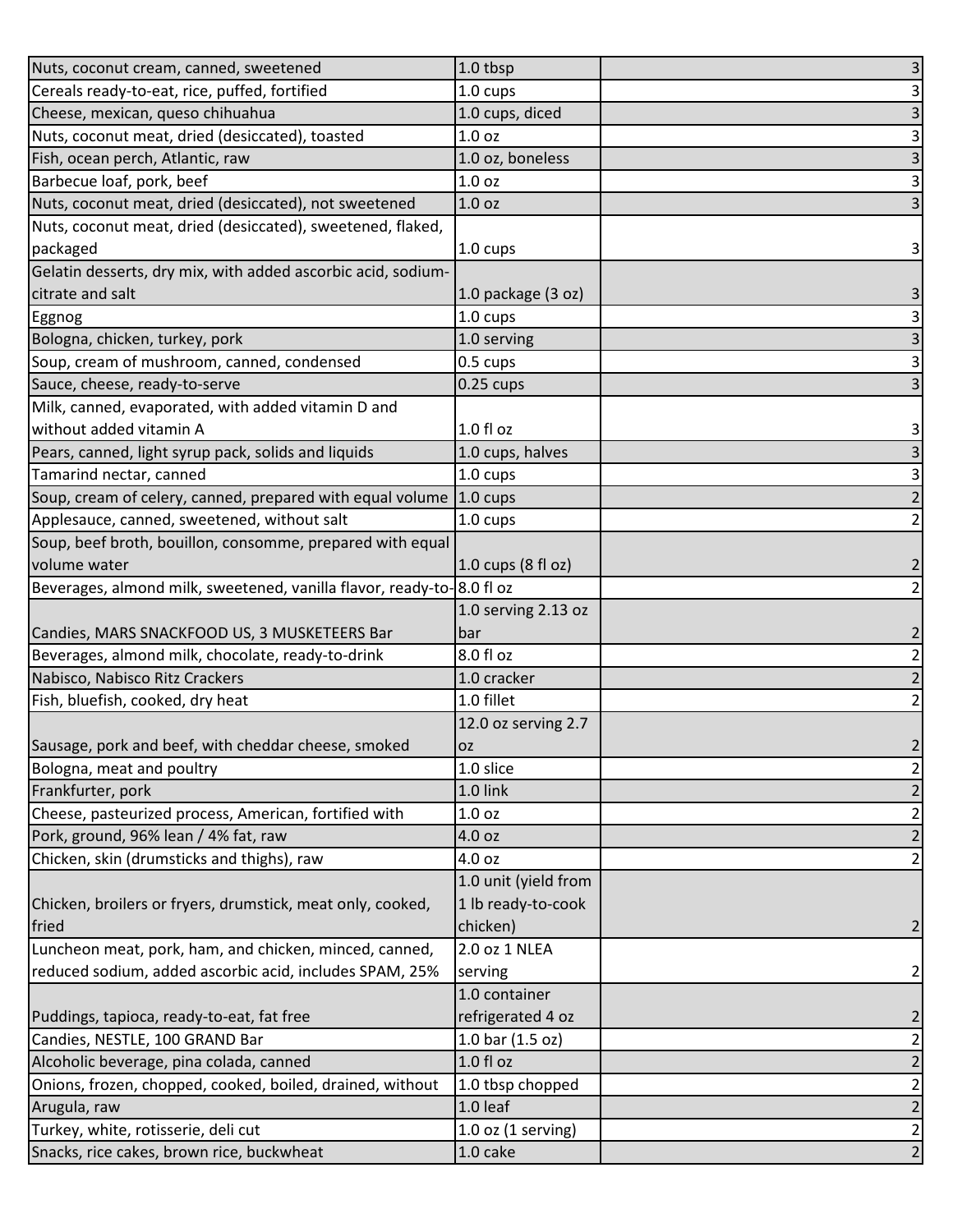| Orange peel, raw                                              | 1.0 tbsp               | $\overline{2}$          |
|---------------------------------------------------------------|------------------------|-------------------------|
| Cereals ready-to-eat, NATURE'S PATH, Organic FLAX PLUS        | 0.75 cups (1 NLEA      |                         |
| flakes                                                        | serving)               | 2                       |
| Snacks, rice cakes, brown rice, multigrain                    | 1.0 cake               | $\overline{c}$          |
| Cream, whipped, cream topping, pressurized                    | 1.0 cups               | $\overline{2}$          |
| Rice noodles, cooked                                          | 1.0 cups               | 2                       |
| Apples, frozen, unsweetened, unheated (Includes foods for     |                        |                         |
| USDA's Food Distribution Program)                             | 1.0 cups slices        | $\overline{2}$          |
| Snacks, rice cakes, brown rice, corn                          | 1.0 cake               | $\overline{c}$          |
| Cheese, American, nonfat or fat free                          | 1.0 serving            | $\overline{2}$          |
| Pork sausage, link/patty, reduced fat, unprepared             | 3.0 oz                 | $\overline{c}$          |
| Fish, swordfish, cooked, dry heat                             | 3.0 oz                 |                         |
| Pork, cured, ham and water product, slice, boneless,          |                        |                         |
| separable lean and fat, heated, pan-broil                     | 3.0 oz (3 oz)          | 2                       |
| Spices, nutmeg, ground                                        | $1.0$ tsp              | $\overline{2}$          |
| Cream, sour, reduced fat, cultured                            | 1.0 tbsp               | $\overline{c}$          |
| Candies, HERSHEY, KIT KAT BIG KAT Bar                         | 1.0 bar 1.94 oz        | 2                       |
| Spices, tarragon, dried                                       | 1.0 tsp, leaves        | $\overline{\mathbf{c}}$ |
| Spices, marjoram, dried                                       | $1.0$ tsp              | $\overline{2}$          |
| Dill weed, fresh                                              | 5.0 sprigs             | 2                       |
| Pork, cured, ham with natural juices, spiral slice, boneless, |                        |                         |
| separable lean and fat, heated, roasted                       | 1.0 slice              |                         |
| Sour dressing, non-butterfat, cultured, filled cream-type     | 1.0 tbsp               |                         |
| Milk shakes, thick chocolate                                  | 1.0 f1 oz              |                         |
| Fish, mackerel, jack, canned, drained solids                  | 1.0 oz, boneless       |                         |
| Fish, flatfish (flounder and sole species), raw               | 1.0 oz, boneless       |                         |
| Veal, breast, separable fat, cooked                           | 1.0 <sub>oz</sub>      |                         |
| Egg, white, raw, fresh                                        | 1.0 large              |                         |
| Cheese, cream                                                 | 1.0 tbsp               |                         |
| Spices, mace, ground                                          | $1.0$ tsp              |                         |
| Soup, chicken broth or bouillon, dry                          | 1.0 cube               | 1                       |
| Soup, pea, green, canned, condensed                           | 0.5 cups               | 1                       |
| Soup, chicken with rice, canned, condensed                    | 0.5 cups               | 1                       |
| Parmesan cheese topping, fat free                             | 1.0 tablespoon         |                         |
|                                                               | 1.0 serving 28         |                         |
| Candies, dark chocolate coated coffee beans                   | pieces                 |                         |
| Hormel Pillow Pak Sliced Turkey Pepperoni                     | 1.0 serving            |                         |
| Candies, MOUNDS Candy Bar                                     | 1.0 bar snack size     |                         |
| Bologna, pork, turkey and beef                                | 1.0 <sub>oz</sub>      |                         |
| Popcorn, sugar syrup/caramel, fat-free                        | 1.0 oz                 |                         |
| Spices, curry powder                                          | $1.0$ tsp              |                         |
| Salad dressing, mayonnaise, soybean and safflower oil, with   | 1.0 tablespoon         |                         |
| Ham, honey, smoked, cooked                                    | $1.0$ oz $(1$ serving) |                         |
| Mushrooms, Chanterelle, raw                                   | 1.0 cups               |                         |
| Arrowhead, cooked, boiled, drained, without salt              | 1.0 medium             |                         |
| Candies, truffles, prepared-from-recipe                       | 1.0 piece              |                         |
| Spices, bay leaf                                              | 1.0 tsp, crumbled      |                         |
| Cream, fluid, half and half                                   | 1.0 f1 oz              |                         |
| Fish, burbot, cooked, dry heat                                | 1.0 fillet             |                         |